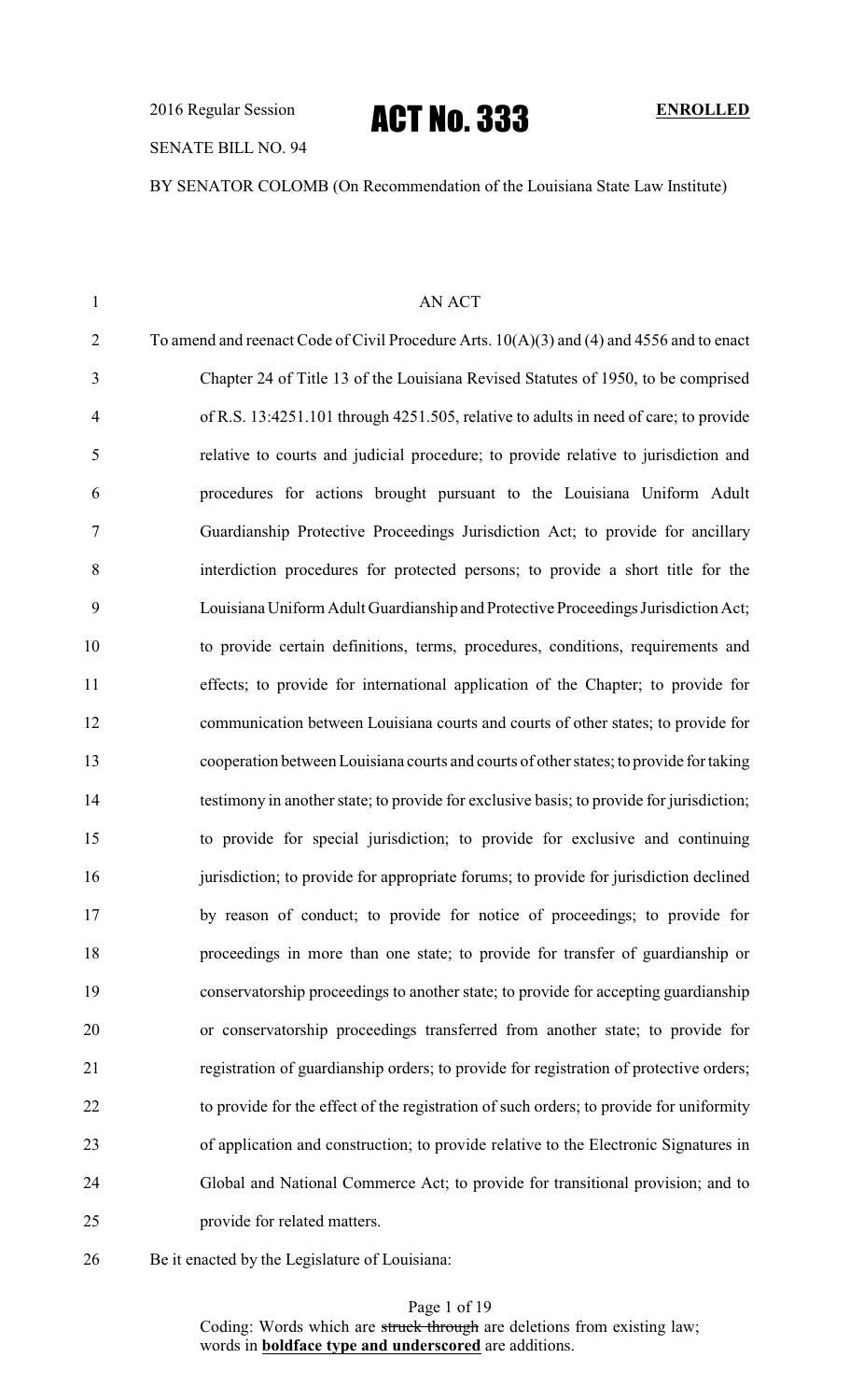| $\mathbf{1}$                                                                                                                     | Section 1. Chapter 24 of Title 13 of the Louisiana Revised Statutes of 1950, to be                                                                                                                                                                                                                                                                                                                                                                                                                                                                                                                                                                                                                                                                                                                                                                                                                                                                                                                                                                                                                                                                                                                                                                                                                                                                                                                                                                                                                                                                                                                                                                                                                                                                                                                                                                                                                                                                                                       |
|----------------------------------------------------------------------------------------------------------------------------------|------------------------------------------------------------------------------------------------------------------------------------------------------------------------------------------------------------------------------------------------------------------------------------------------------------------------------------------------------------------------------------------------------------------------------------------------------------------------------------------------------------------------------------------------------------------------------------------------------------------------------------------------------------------------------------------------------------------------------------------------------------------------------------------------------------------------------------------------------------------------------------------------------------------------------------------------------------------------------------------------------------------------------------------------------------------------------------------------------------------------------------------------------------------------------------------------------------------------------------------------------------------------------------------------------------------------------------------------------------------------------------------------------------------------------------------------------------------------------------------------------------------------------------------------------------------------------------------------------------------------------------------------------------------------------------------------------------------------------------------------------------------------------------------------------------------------------------------------------------------------------------------------------------------------------------------------------------------------------------------|
| $\overline{2}$                                                                                                                   | comprised of R.S. 13:4251.101 through 4251.505, is hereby enacted to read as follows:                                                                                                                                                                                                                                                                                                                                                                                                                                                                                                                                                                                                                                                                                                                                                                                                                                                                                                                                                                                                                                                                                                                                                                                                                                                                                                                                                                                                                                                                                                                                                                                                                                                                                                                                                                                                                                                                                                    |
| 3                                                                                                                                | <b>CHAPTER 24. LOUISIANA UNIFORM ADULT</b>                                                                                                                                                                                                                                                                                                                                                                                                                                                                                                                                                                                                                                                                                                                                                                                                                                                                                                                                                                                                                                                                                                                                                                                                                                                                                                                                                                                                                                                                                                                                                                                                                                                                                                                                                                                                                                                                                                                                               |
| $\overline{4}$                                                                                                                   | <b>GUARDIANSHIP AND PROTECTIVE PROCEEDINGS</b>                                                                                                                                                                                                                                                                                                                                                                                                                                                                                                                                                                                                                                                                                                                                                                                                                                                                                                                                                                                                                                                                                                                                                                                                                                                                                                                                                                                                                                                                                                                                                                                                                                                                                                                                                                                                                                                                                                                                           |
| 5                                                                                                                                | <b>JURISDICTION ACT</b>                                                                                                                                                                                                                                                                                                                                                                                                                                                                                                                                                                                                                                                                                                                                                                                                                                                                                                                                                                                                                                                                                                                                                                                                                                                                                                                                                                                                                                                                                                                                                                                                                                                                                                                                                                                                                                                                                                                                                                  |
| 6                                                                                                                                | LOUISIANA PREFATORY NOTE                                                                                                                                                                                                                                                                                                                                                                                                                                                                                                                                                                                                                                                                                                                                                                                                                                                                                                                                                                                                                                                                                                                                                                                                                                                                                                                                                                                                                                                                                                                                                                                                                                                                                                                                                                                                                                                                                                                                                                 |
| $\tau$<br>8<br>9<br>10<br>11<br>12<br>13<br>14<br>15<br>16<br>17                                                                 | Louisiana's version (the Louisiana Act or the Act) of the Uniform Adult<br>Guardianship and Protective Proceedings Jurisdiction Act (UAGPPJA) establishes<br>mechanisms for sorting out jurisdictional and related issues in what might be called<br>"adult in need of care" cases (what, under Louisiana domestic law, would be called<br>cases of "interdiction" or "continuing tutorship") that exhibit contacts with more than<br>one state. As such, the Louisiana Act forms part of that set of legal meta-rules known<br>collectively as "the law of conflict of laws." The Act does not, then, form part of that<br>set of ordinary legal rules known collectively as the "local law" (also called the<br>"domestic law").<br>Recalling this distinction between the law of conflict of laws and the                                                                                                                                                                                                                                                                                                                                                                                                                                                                                                                                                                                                                                                                                                                                                                                                                                                                                                                                                                                                                                                                                                                                                                             |
| 18<br>19<br>20<br>21<br>22                                                                                                       | domestic law and, further, recognizing that Louisiana's version of the UAGPPJA<br>falls on the "conflict of laws" side of the dividing line between the two are vital for<br>a proper understanding not only of what the Act does do, but also of what it does not<br>do.                                                                                                                                                                                                                                                                                                                                                                                                                                                                                                                                                                                                                                                                                                                                                                                                                                                                                                                                                                                                                                                                                                                                                                                                                                                                                                                                                                                                                                                                                                                                                                                                                                                                                                                |
| 23<br>24<br>25<br>26<br>27<br>28<br>29<br>30<br>31<br>32<br>33<br>34<br>35<br>36<br>37<br>38<br>39<br>40<br>41<br>42<br>43<br>44 | What the Act most certainly does not do is to create within Louisiana<br>domestic law a new "third way" of protecting adults in need of care alongside of the<br>existing "two," that is, interdiction and continuing tutorship. From at least as far back<br>as 1808, Louisiana domestic law has recognized these two - but only these two -<br>means of providing such protection. The enactment of this Act does not change this<br>facet of Louisiana law in the least. Consequently, even after the Act goes into effect,<br>if someone, suspecting that some adult might be in need of care, were to wish to seek<br>protection from a Louisiana court for that adult, the concerned person would have<br>to file, depending on the circumstances, a petition styled either "petition for<br>interdiction" or "petition for continuing tutorship." There would remain no other<br>alternatives. It would be entirely out of place - indeed, contrary to law - for the<br>concerned person to file a petition styled "petition for guardianship" or "petition for<br>conservatorship." Similarly, even after the Act goes into effect, if a Louisiana court,<br>upon receiving a petition of this kind, were to conclude that the petition should be<br>granted (a determination that the court would have to make and could make only by<br>consulting Louisiana's domestic law of interdiction or continuing tutorship, as the<br>case might be) and, for that reason, were to order the appointment of someone to<br>superintend the affairs of the adult in need of care, the court's order would have to<br>refer to this superintendent as either a "curator" or a "tutor", who would enjoy only<br>those rights, powers, and other prerogatives that are established for curators or tutors<br>under Louisiana domestic law. Again, there would remain no other alternatives. It<br>would be entirely out of place - and, again, contrary to law - for the court to issue an |
| 45<br>46<br>47<br>48<br>49<br>50<br>51<br>52<br>53                                                                               | order appointing a "guardian" or a "conservator" in haec verba.<br>What the Act does do is to create new mechanisms within Louisiana's law of<br>conflicts of law for sorting out various difficulties that could arise when, because an<br>adult-in-need-of-care case has contacts with not only Louisiana but also some other<br>state, it is conceivable that the case might be handled either by a Louisiana court, as<br>an interdiction or continuing tutorship case, or by a court in this other state, as a<br>guardianship or conservatorship case. One such difficulty is that of jurisdiction:<br>which court - that in Louisiana or that in the other state - should handle the matter?                                                                                                                                                                                                                                                                                                                                                                                                                                                                                                                                                                                                                                                                                                                                                                                                                                                                                                                                                                                                                                                                                                                                                                                                                                                                                      |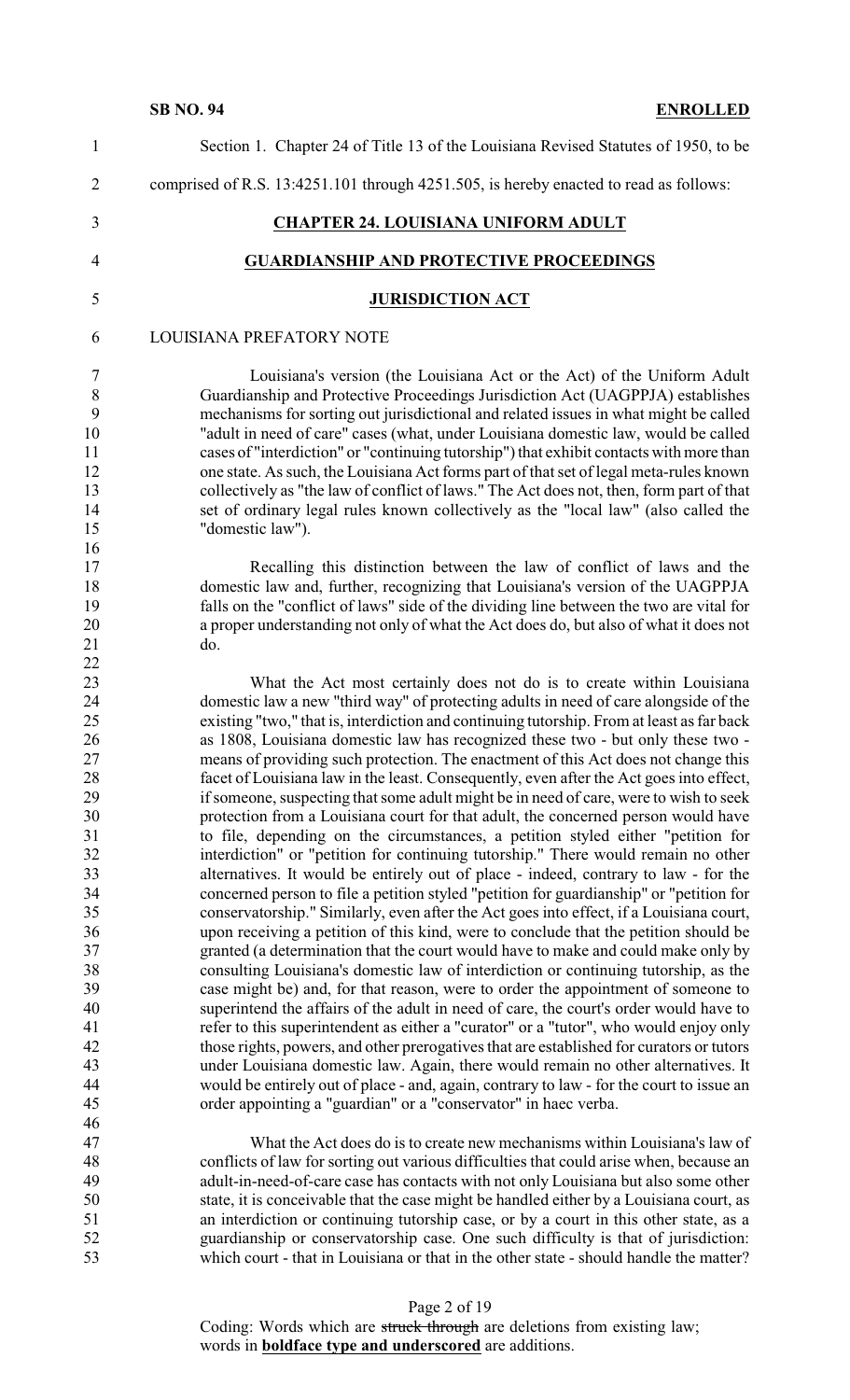| $\mathbf{1}$<br>$\overline{c}$<br>3<br>$\overline{4}$<br>5<br>6<br>$\overline{7}$<br>8<br>9<br>10<br>11<br>12<br>13<br>14<br>15<br>16<br>17<br>18<br>19<br>20<br>21<br>22<br>23 | Resolution of this kind of difficulty is governed by Part 2 of the Act. If, under the<br>rules set out in that Part, it is determined that the Louisiana court has jurisdiction,<br>then the case will proceed before that court as either an interdiction or continuing<br>tutorship case. Another difficulty is that of the transfer of adult-in-need-of-care cases<br>to or from a Louisiana court for reasons of forum non conveniens. After an<br>adult-in-need-of-care case has been initiated in some other state (where it was styled<br>a "guardianship" or "conservatorship" matter), circumstances might change such that<br>the adult's needs will be more adequately and efficiently addressed by a Louisiana<br>court and, further, the adult's out-of-state guardian or conservator might, for that<br>reason, wish to have the case transferred to the Louisiana court. Resolution of this<br>kind of difficulty is governed by Part 3. If, under the rules set out in that Part, it is<br>determined that the case should be transferred, then the Louisiana court will assume<br>jurisdiction over the case, which, from that point forward, would be handled as (one<br>might even say "converted into") either an interdiction or a continuing tutorship case.<br>Still another difficulty is that of the recognition in Louisiana of out-of-state<br>judgments of guardianship or conservatorship. Resolution of this kind of difficulty<br>is governed by Part 4. If, under the rules set out in that Part, the recognition of such<br>a judgment is accomplished, then the out-of-state guardian or conservator, who, for<br>purposes of actions he might take in Louisiana, will at that point be referred to as a<br>curator or a tutor, will enjoy all (but only) the rights, powers, and other prerogatives<br>enjoyed by curators or tutors under Louisiana domestic law.<br>PART I. GENERAL PROVISIONS |
|---------------------------------------------------------------------------------------------------------------------------------------------------------------------------------|-------------------------------------------------------------------------------------------------------------------------------------------------------------------------------------------------------------------------------------------------------------------------------------------------------------------------------------------------------------------------------------------------------------------------------------------------------------------------------------------------------------------------------------------------------------------------------------------------------------------------------------------------------------------------------------------------------------------------------------------------------------------------------------------------------------------------------------------------------------------------------------------------------------------------------------------------------------------------------------------------------------------------------------------------------------------------------------------------------------------------------------------------------------------------------------------------------------------------------------------------------------------------------------------------------------------------------------------------------------------------------------------------------------------------------------------------------------------------------------------------------------------------------------------------------------------------------------------------------------------------------------------------------------------------------------------------------------------------------------------------------------------------------------------------------------------------------------------------------------------------------------------------------------------------------------|
| 24                                                                                                                                                                              | §4251.101. Short title                                                                                                                                                                                                                                                                                                                                                                                                                                                                                                                                                                                                                                                                                                                                                                                                                                                                                                                                                                                                                                                                                                                                                                                                                                                                                                                                                                                                                                                                                                                                                                                                                                                                                                                                                                                                                                                                                                              |
|                                                                                                                                                                                 |                                                                                                                                                                                                                                                                                                                                                                                                                                                                                                                                                                                                                                                                                                                                                                                                                                                                                                                                                                                                                                                                                                                                                                                                                                                                                                                                                                                                                                                                                                                                                                                                                                                                                                                                                                                                                                                                                                                                     |
| 25                                                                                                                                                                              | Chapter may be cited as the Louisiana Uniform Adult<br><b>This</b>                                                                                                                                                                                                                                                                                                                                                                                                                                                                                                                                                                                                                                                                                                                                                                                                                                                                                                                                                                                                                                                                                                                                                                                                                                                                                                                                                                                                                                                                                                                                                                                                                                                                                                                                                                                                                                                                  |
| 26                                                                                                                                                                              | Guardianship and Protective Proceedings Jurisdiction Act.                                                                                                                                                                                                                                                                                                                                                                                                                                                                                                                                                                                                                                                                                                                                                                                                                                                                                                                                                                                                                                                                                                                                                                                                                                                                                                                                                                                                                                                                                                                                                                                                                                                                                                                                                                                                                                                                           |
| 27                                                                                                                                                                              | §4251.102. Definitions                                                                                                                                                                                                                                                                                                                                                                                                                                                                                                                                                                                                                                                                                                                                                                                                                                                                                                                                                                                                                                                                                                                                                                                                                                                                                                                                                                                                                                                                                                                                                                                                                                                                                                                                                                                                                                                                                                              |
| 28                                                                                                                                                                              | In this Chapter:                                                                                                                                                                                                                                                                                                                                                                                                                                                                                                                                                                                                                                                                                                                                                                                                                                                                                                                                                                                                                                                                                                                                                                                                                                                                                                                                                                                                                                                                                                                                                                                                                                                                                                                                                                                                                                                                                                                    |
| 29                                                                                                                                                                              | (1) "Adult" means an individual who has attained eighteen years of age                                                                                                                                                                                                                                                                                                                                                                                                                                                                                                                                                                                                                                                                                                                                                                                                                                                                                                                                                                                                                                                                                                                                                                                                                                                                                                                                                                                                                                                                                                                                                                                                                                                                                                                                                                                                                                                              |
| 30                                                                                                                                                                              | or who is an emancipated minor.                                                                                                                                                                                                                                                                                                                                                                                                                                                                                                                                                                                                                                                                                                                                                                                                                                                                                                                                                                                                                                                                                                                                                                                                                                                                                                                                                                                                                                                                                                                                                                                                                                                                                                                                                                                                                                                                                                     |
| 31                                                                                                                                                                              | (2) "Conservator" means a person appointed by the court to administer                                                                                                                                                                                                                                                                                                                                                                                                                                                                                                                                                                                                                                                                                                                                                                                                                                                                                                                                                                                                                                                                                                                                                                                                                                                                                                                                                                                                                                                                                                                                                                                                                                                                                                                                                                                                                                                               |
| 32                                                                                                                                                                              | the property of an adult, including a person appointed as a curator in a full                                                                                                                                                                                                                                                                                                                                                                                                                                                                                                                                                                                                                                                                                                                                                                                                                                                                                                                                                                                                                                                                                                                                                                                                                                                                                                                                                                                                                                                                                                                                                                                                                                                                                                                                                                                                                                                       |
| 33                                                                                                                                                                              | interdiction; as a curator in a limited interdiction, but only insofar as the                                                                                                                                                                                                                                                                                                                                                                                                                                                                                                                                                                                                                                                                                                                                                                                                                                                                                                                                                                                                                                                                                                                                                                                                                                                                                                                                                                                                                                                                                                                                                                                                                                                                                                                                                                                                                                                       |
| 34                                                                                                                                                                              | curator is given power over the care of some or all of the property of the                                                                                                                                                                                                                                                                                                                                                                                                                                                                                                                                                                                                                                                                                                                                                                                                                                                                                                                                                                                                                                                                                                                                                                                                                                                                                                                                                                                                                                                                                                                                                                                                                                                                                                                                                                                                                                                          |
| 35                                                                                                                                                                              | interdict; or as a tutor in a continuing tutorship.                                                                                                                                                                                                                                                                                                                                                                                                                                                                                                                                                                                                                                                                                                                                                                                                                                                                                                                                                                                                                                                                                                                                                                                                                                                                                                                                                                                                                                                                                                                                                                                                                                                                                                                                                                                                                                                                                 |
| 36                                                                                                                                                                              | (3) "Guardian" means a person appointed by the court to make decisions                                                                                                                                                                                                                                                                                                                                                                                                                                                                                                                                                                                                                                                                                                                                                                                                                                                                                                                                                                                                                                                                                                                                                                                                                                                                                                                                                                                                                                                                                                                                                                                                                                                                                                                                                                                                                                                              |
| 37                                                                                                                                                                              | regarding the person of an adult, including a person appointed as a curator in                                                                                                                                                                                                                                                                                                                                                                                                                                                                                                                                                                                                                                                                                                                                                                                                                                                                                                                                                                                                                                                                                                                                                                                                                                                                                                                                                                                                                                                                                                                                                                                                                                                                                                                                                                                                                                                      |
| 38                                                                                                                                                                              | a full interdiction; as a curator in a limited interdiction, provided that, and only                                                                                                                                                                                                                                                                                                                                                                                                                                                                                                                                                                                                                                                                                                                                                                                                                                                                                                                                                                                                                                                                                                                                                                                                                                                                                                                                                                                                                                                                                                                                                                                                                                                                                                                                                                                                                                                |
| 39                                                                                                                                                                              | insofar as, the curator is given power over the care of some or all aspects of the                                                                                                                                                                                                                                                                                                                                                                                                                                                                                                                                                                                                                                                                                                                                                                                                                                                                                                                                                                                                                                                                                                                                                                                                                                                                                                                                                                                                                                                                                                                                                                                                                                                                                                                                                                                                                                                  |
| 40                                                                                                                                                                              | person of the interdict; or as a tutor in a continuing tutorship.                                                                                                                                                                                                                                                                                                                                                                                                                                                                                                                                                                                                                                                                                                                                                                                                                                                                                                                                                                                                                                                                                                                                                                                                                                                                                                                                                                                                                                                                                                                                                                                                                                                                                                                                                                                                                                                                   |
| 41                                                                                                                                                                              | (4) "Guardianship order" means an order appointing a guardian.                                                                                                                                                                                                                                                                                                                                                                                                                                                                                                                                                                                                                                                                                                                                                                                                                                                                                                                                                                                                                                                                                                                                                                                                                                                                                                                                                                                                                                                                                                                                                                                                                                                                                                                                                                                                                                                                      |

Page 3 of 19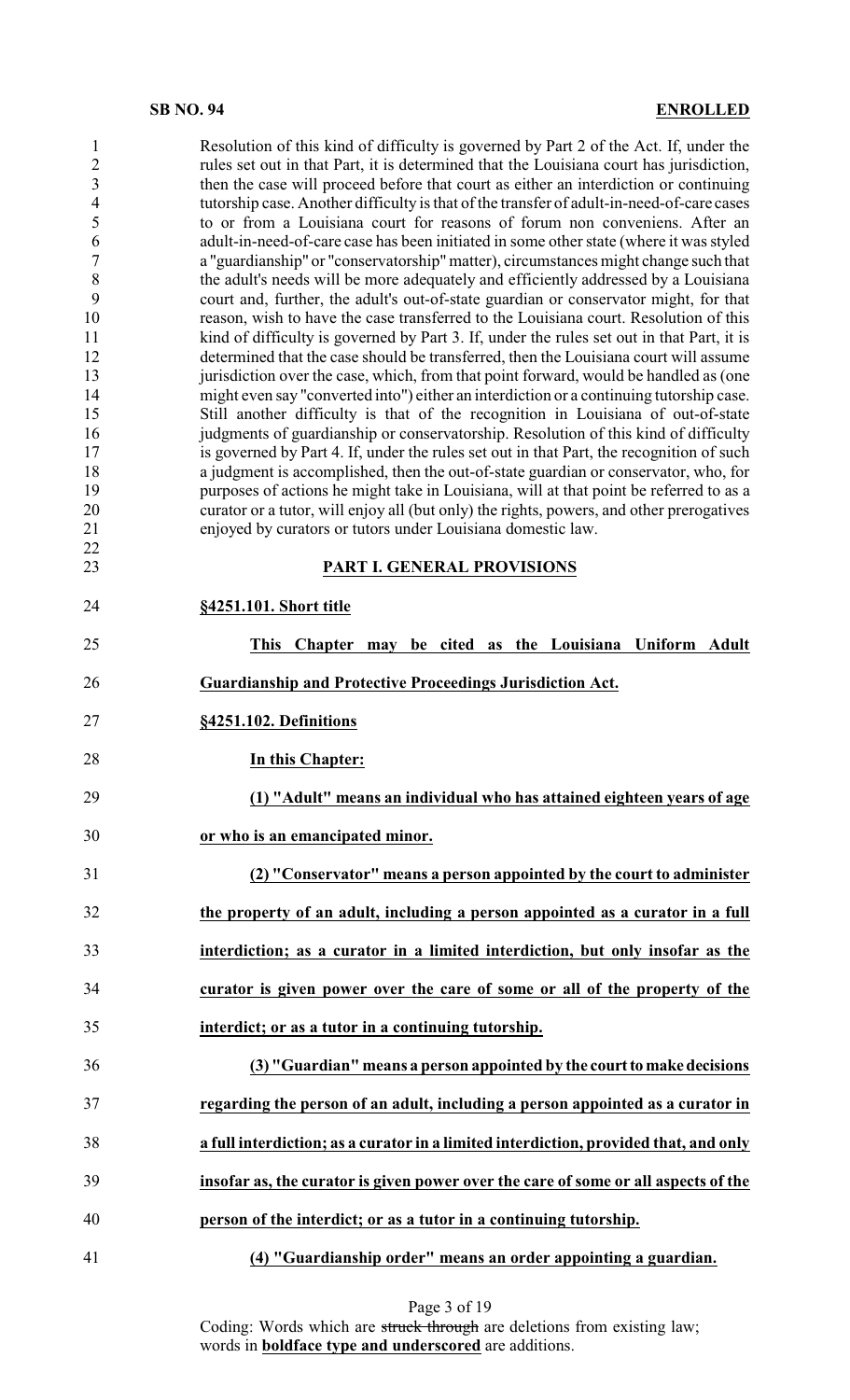| $\mathbf{1}$   | (5) "Guardianship proceeding" means a judicial proceeding in which an            |
|----------------|----------------------------------------------------------------------------------|
| $\overline{2}$ | order for the appointment of a guardian is sought or has been issued.            |
| 3              | (6) "Incapacitated person" means an adult for whom a guardian has                |
| 4              | been appointed.                                                                  |
| 5              | (7) "Party" means the respondent, petitioner, guardian, conservator, or          |
| 6              | any other person allowed by the court to participate in a guardianship or        |
| 7              | protective proceeding.                                                           |
| 8              | (8) "Person", except in the term incapacitated person or protected               |
| 9              | person, means an individual, corporation, business trust, estate, trust,         |
| 10             | partnership, limited liability company, association, joint venture, public       |
| 11             | corporation, government or governmental subdivision, agency<br><sub>or</sub>     |
| 12             | instrumentality, or any other legal or commercial entity.                        |
| 13             | (9) "Protected person" means an adult for whom a protective order has            |
| 14             | been issued.                                                                     |
| 15             | (10) "Protective order" means an order, issued by a court of another             |
| 16             | state pursuant to the law of that other state, appointing a conservator or       |
| 17             | relating to management of an adult's property.                                   |
| 18             | (11) "Protective proceeding" means a judicial proceeding in which a              |
| 19             | protective order is sought or has been issued.                                   |
| 20             | (12) "Record" means information that is inscribed on a tangible medium           |
| 21             | or that is stored in an electronic or other medium and is retrievable in         |
| 22             | perceivable form.                                                                |
| 23             | (13) "Respondent" means an adult for whom a protective order or the              |
| 24             | appointment of a guardian is sought.                                             |
| 25             | (14) "State" means a state of the United States, the District of Columbia,       |
| 26             | Puerto Rico, the United States Virgin Islands, a federally recognized Indian     |
| 27             | tribe, or any territory or insular possession subject to the jurisdiction of the |
| 28             | <b>United States.</b>                                                            |
| 29             | 2016 Louisiana Comments                                                          |
| 30             | (a) In contrast to the model UAGPPJA, the Louisiana UAGPPJA defines              |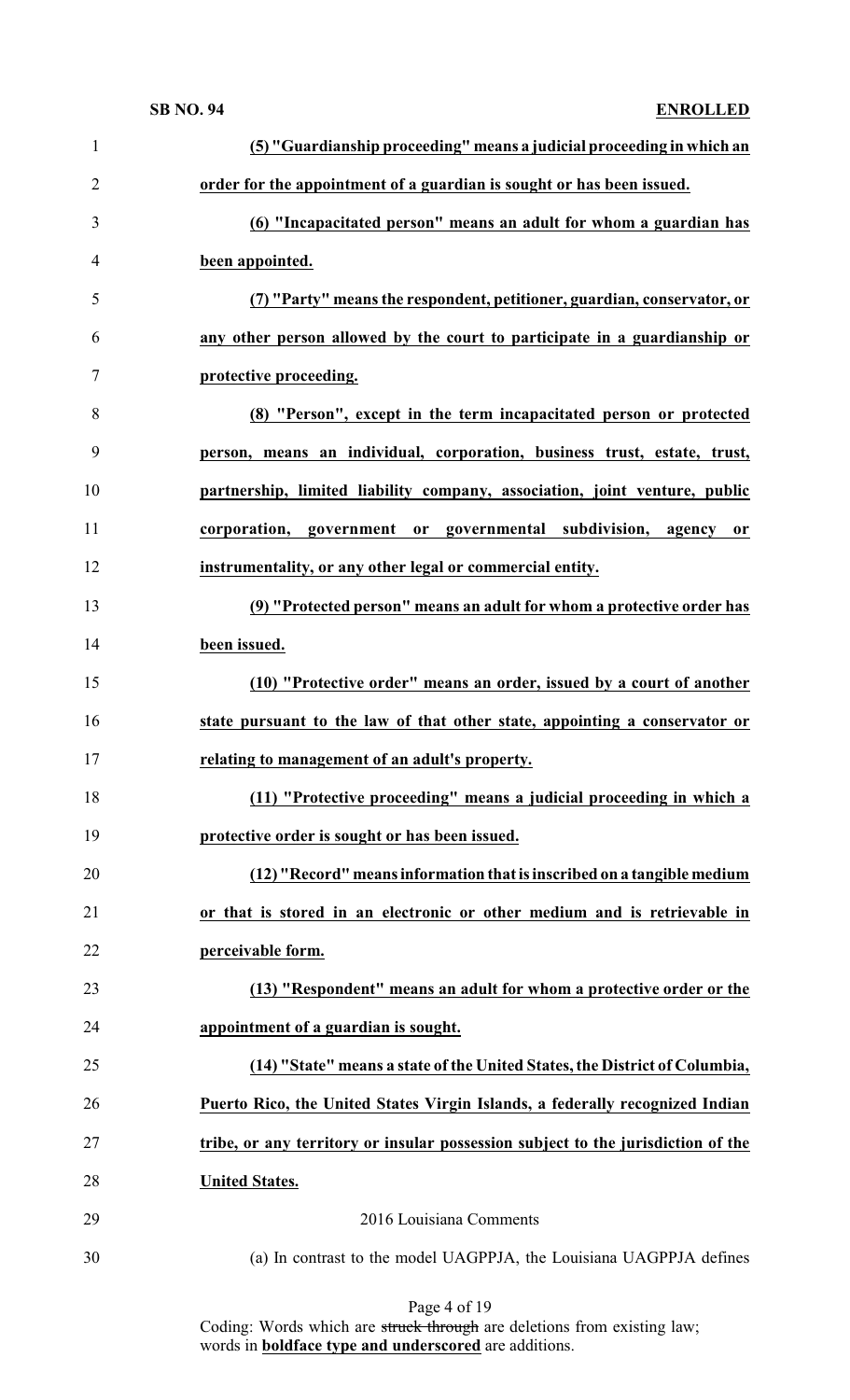"adult" in such a way as to include emancipated minors. The reason for this deviation is laid out in the first paragraph of the Official Comment of the UAGPPJA: "The definition of 'adult' . . . would exclude an emancipated minor. The Act is not designed to supplant local substantive law on guardianship. States whose guardianship law treats emancipated minors as adults may wish to modify this definition." Louisiana is such a state. See Civ. Code Arts. 389 and 390 (providing that emancipated minors are susceptible of full and limited interdiction).

 (b) The expressions "protective order" and "protective proceeding," as used in the Louisiana UAGPPJA, have only the meanings assigned to them in Paragraphs 11 (10) and (11) of this Section, respectively. The only "protection" with which these<br>12 expressions are concerned, then, is this: protecting adults who, as a result of some expressions are concerned, then, is this: protecting adults who, as a result of some 13 physical or mental problem, are unable to handle some or all of their property. These<br>14 expressions should not be confused with similar expressions found in other expressions should not be confused with similar expressions found in other legislation that is concerned with other forms of protection, for example, protection against "domestic violence."

- **§4251.103. International application of Part**
- **A court of this state may treat a foreign country as if it were a state for**
- **the purpose of applying this Part and Parts 2, 3, and 5 of this Chapter.**
- **§4251.104. Communication between courts**
- **A. A court of this state may communicate with a court in another state concerning a proceeding arising under this Act. The court may allow the parties**
- **to participate in the communication. Except as otherwise provided in Subsection**
- **B of this Section, the court shall make a record of the communication. The**
- **record may be limited to the fact that the communication occurred.**
- **B. Courts may communicate concerning schedules, calendars, court**
- **records, and other administrative matters without making a record.**

## 2016 Louisiana Comment

 Section 1041.104 of the Louisiana UAGPPJA includes the "optional" part of Article 104 of the model UAGPPJA that appears in "brackets." The explanation for this is to be found in the third paragraph of the Official Comment, which reads in part as follows: "[T]he language is bracketed because of a concern in some states that a legislative enactment directing when a court must make a record in a judicial proceeding may violate the doctrine on separation of powers." In Louisiana, there is no such concern.

- **§4251.105. Cooperation between courts If a court of another state in which a guardianship or protective proceeding is pending requests assistance under a provision of law similar to**
- **R.S. 13:4251.104, a court of this state has jurisdiction for the limited purpose**
- **of granting the request or making reasonable efforts to comply with the request.**

| Page 5 of 19 |  |
|--------------|--|
|--------------|--|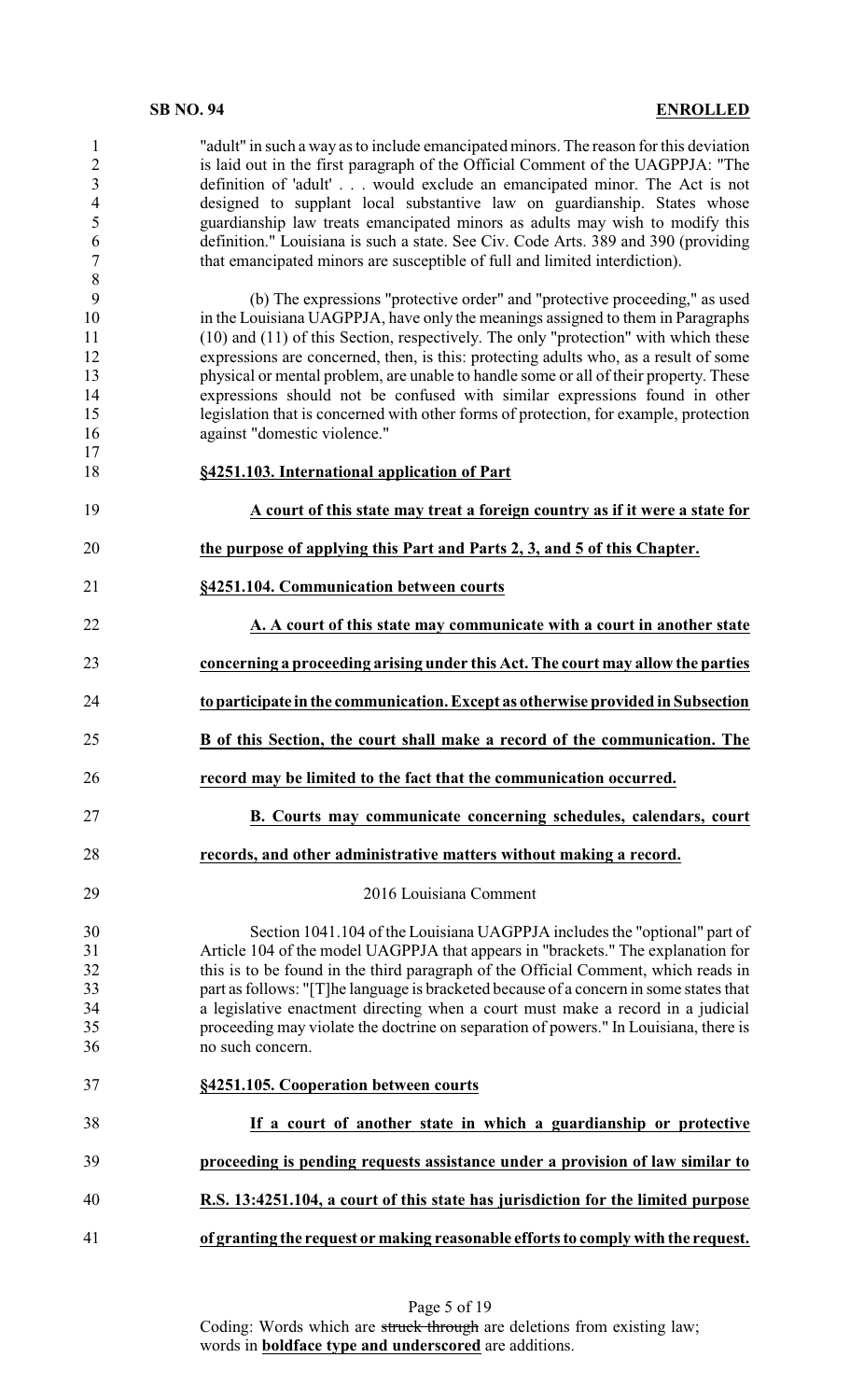## 2016 Louisiana Comment

 The provisions of Article 105 of the model UAGPPJA that detail the various kinds of assistance that a Louisiana court may render a court of another state upon the latter's request have not been reproduced in Section 4251.105 of the Louisiana UAGPPJA. The reason for this is simply that it is self-evident that a Louisiana court may render to a court of another state any and all of the various kinds of assistance that are enumerated in Article 105. For that reason there is no need for such a detailed enumeration. **§4251.106. Taking testimony in another state A. In a guardianship or protective proceeding, in addition to other procedures that may be available, testimony of a witness who is located in another state may be offered by deposition or other means allowable in this state for testimony taken in another state. The court on its own motion may order that the testimony of a witness be taken in another state and may prescribe the manner in which and the terms upon which the testimony is to be taken. B. In a guardianship or protective proceeding, a court in this state may permit a witness located in another state to be deposed or to testify by telephone or audiovisual or other electronic means. A court of this state shall cooperate with the court of the other state in designating an appropriate location for the**

**deposition or testimony.**

 **C. Documentary evidence transmitted from another state to a court of this state by technological means that do not produce an original writing may not be excluded from evidence on an objection based on the best evidence rule.**

# **PART II. JURISDICTION**

**§4251.201. Definitions; significant-connection factors**

## **A. In this Part:**

 **(1) "Emergency" means a circumstance that likely will result in substantial harm to a respondent's health, safety, or welfare, and for which the appointment of a guardian is necessary because no other person has authority and is willing to act on the respondent's behalf.**

 **(2) "Home state" means the state in which the respondent was physically present, including any period of temporary absence, for at least six consecutive**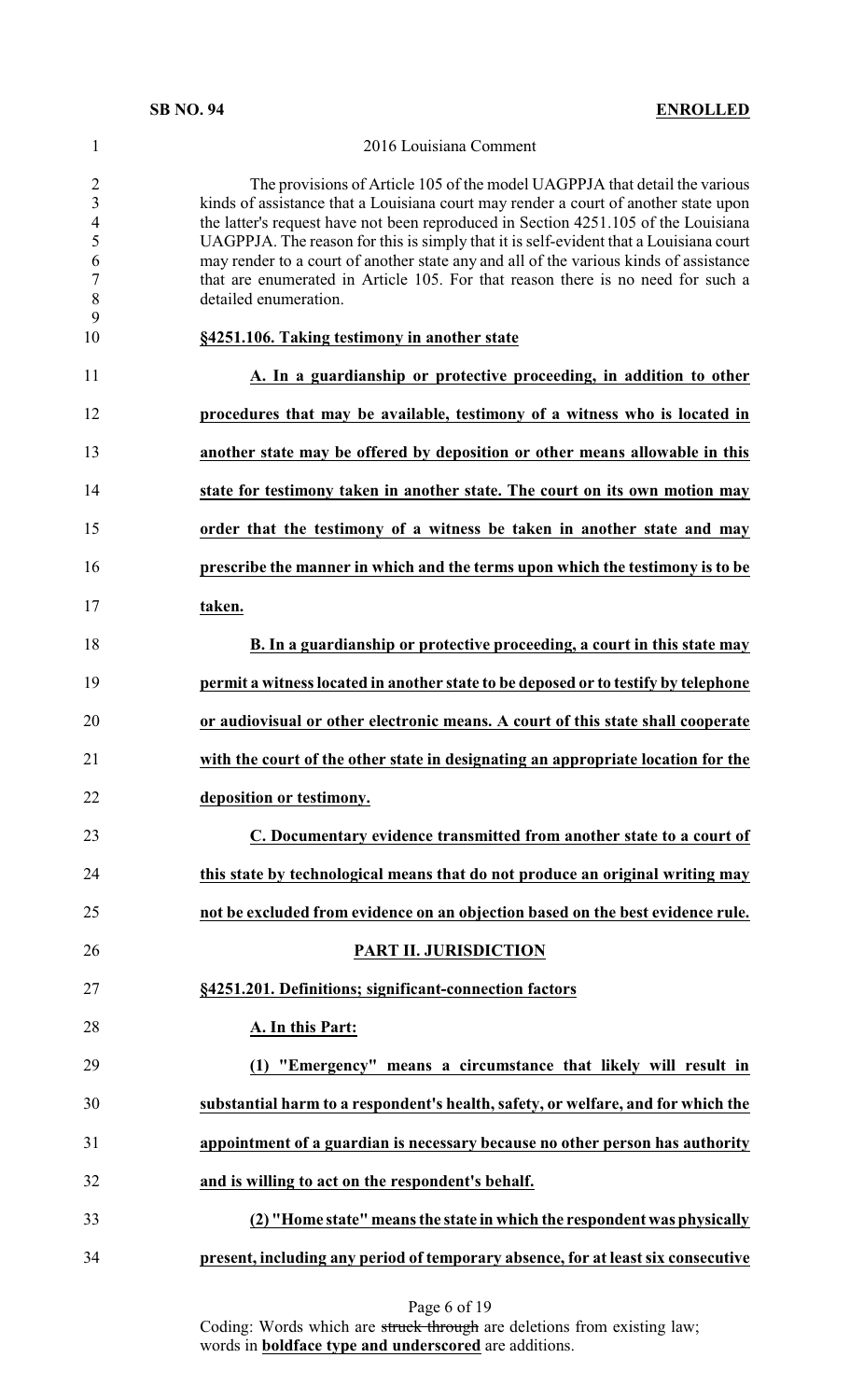| $\mathbf{1}$   | months immediately before the filing of a petition for a protective order or the          |
|----------------|-------------------------------------------------------------------------------------------|
| $\overline{2}$ | appointment of a guardian; or if none, the state in which the respondent was              |
| 3              | physically present, including any period of temporary absence, for at least six           |
| $\overline{4}$ | consecutive months ending within the six months prior to the filing of the                |
| 5              | petition.                                                                                 |
| 6              | (3) "Significant-connection state" means a state, other than the home                     |
| 7              | state, with which a respondent has a significant connection other than mere               |
| 8              | physical presence and in which substantial evidence concerning the respondent             |
| 9              | is available.                                                                             |
| 10             | B. In determining under R.S. 13:4251.203 and R.S. 13:4251.301(E)                          |
| 11             | whether a respondent has a significant connection with a particular state, the            |
| 12             | court shall consider:                                                                     |
| 13             | (1) The location of the respondent's family and other persons required                    |
| 14             | to be notified of the guardianship or protective proceeding.                              |
| 15             | (2) The length of time the respondent at any time was physically present                  |
| 16             | in the state and the duration of any absence.                                             |
| 17             | (3) The location of the respondent's property.                                            |
| 18             | (4) The extent to which the respondent has ties to the state such as voting               |
| 19             | registration, state or local tax return filing, vehicle registration, driver's license,   |
| 20             | social relationship, and receipt of services.                                             |
| 21             | §4251.202. Exclusive basis                                                                |
| 22             | This Part provides the exclusive jurisdictional basis for a court of this                 |
| 23             | state to appoint a guardian or issue a protective order for an adult.                     |
| 24             | 2016 Louisiana Comments                                                                   |
| 25             | (a) In conformity with Article 202 of the model UAGPPJA, Section 4251.202                 |
| 26             | of the Louisiana UGAPPJA provides the exclusive jurisdictional basis for a                |
| 27             | Louisiana court to "appoint a guardian or issue a protective order for an adult." This    |
| 28             | jurisdictional rule applies as much to purely "in state" cases (cases in which all of the |
| 29             | incapacitated or protected person's relevant contacts are in Louisiana) as it does to     |
| 30             | "interstate" cases (cases in which the incapacitated or protected person has some         |
| 31             | contacts with Louisiana but other contacts with one or more other states). For that       |
| 32             | reason, pertinent provisions of Article 10 of the Code of Civil Procedure - those that    |
| 33             | grant jurisdiction over status in cases involving interdiction and continuing tutorship   |
| 34             | - have been modified accordingly. The result of these changes is that the jurisdiction    |
| 35             | of Louisiana courts over all cases involving interdiction and continuing tutorship is     |

Page 7 of 19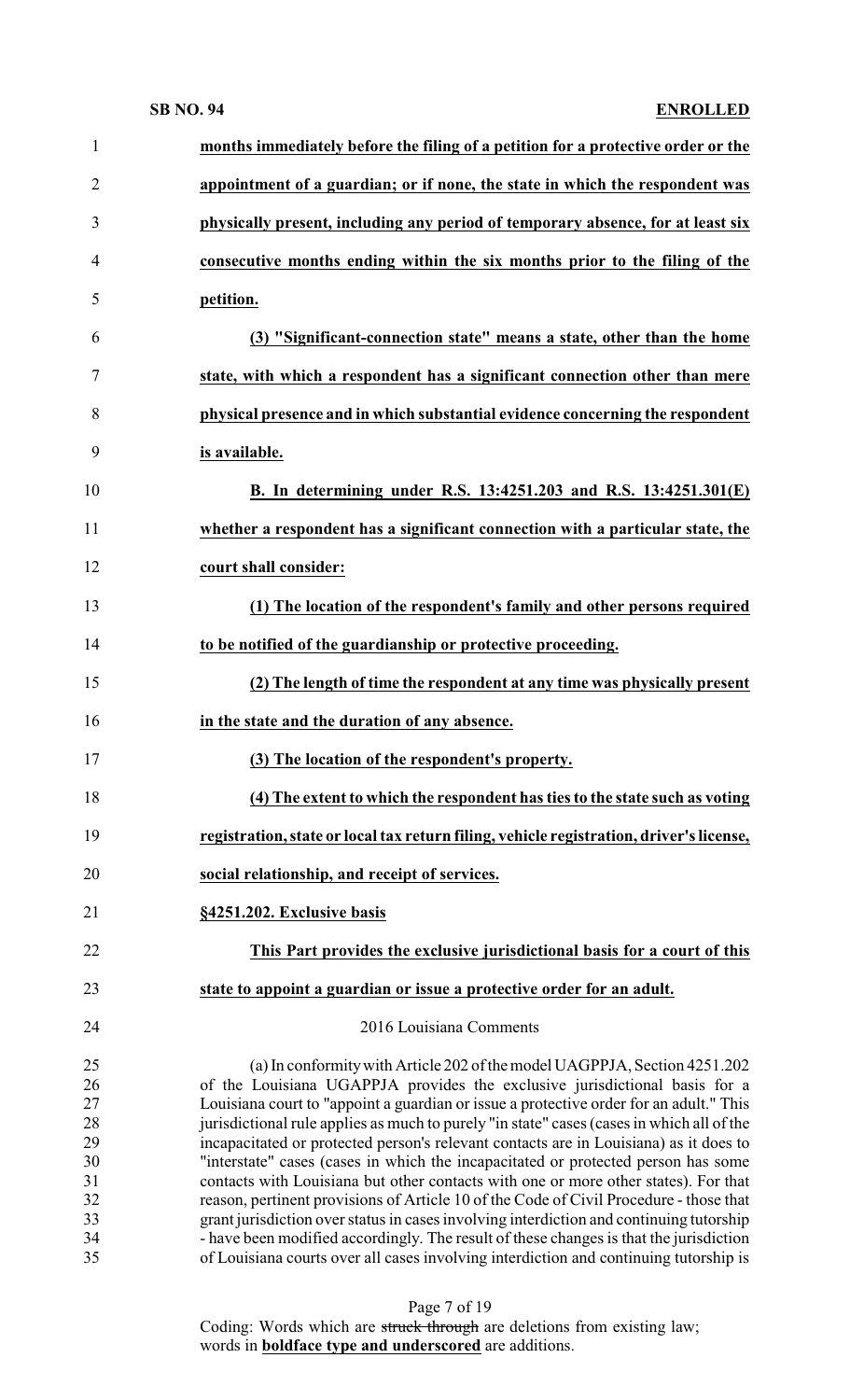| 1<br>$\overline{2}$<br>$\overline{\mathbf{3}}$<br>$\overline{\mathcal{L}}$                                       | now governed by the provisions of this Part including the key provision, Section<br>4251.203. It is possible - indeed likely - that this change will have the effect of<br>expanding the jurisdiction of Louisiana courts over such cases.                                                                                                                                                                                                                                                                                                                                                                                                                                                                                                                                                                                                                                                                                                                                                                                                                                                                                                                                                                                                                                                                                                                                                                                                                                |
|------------------------------------------------------------------------------------------------------------------|---------------------------------------------------------------------------------------------------------------------------------------------------------------------------------------------------------------------------------------------------------------------------------------------------------------------------------------------------------------------------------------------------------------------------------------------------------------------------------------------------------------------------------------------------------------------------------------------------------------------------------------------------------------------------------------------------------------------------------------------------------------------------------------------------------------------------------------------------------------------------------------------------------------------------------------------------------------------------------------------------------------------------------------------------------------------------------------------------------------------------------------------------------------------------------------------------------------------------------------------------------------------------------------------------------------------------------------------------------------------------------------------------------------------------------------------------------------------------|
| 5<br>6<br>$\overline{7}$<br>8<br>9<br>10<br>11<br>12<br>13<br>14<br>15<br>16<br>17<br>18<br>19<br>20<br>21<br>22 | (b) This Section is jurisdictional only. It changes neither the domestic<br>substantive law nor, except as to jurisdiction, the domestic procedural law of<br>Louisiana regarding the protection of adults in need of care. Under that law, there are<br>and, notwithstanding the enactment of this Act, will remain two - and only two -<br>modes of protecting adults in need of care, namely, curatorship ("interdiction") and<br>continuing tutorship. Consequently, in any case over which a Louisiana court asserts<br>jurisdiction on the basis of this Section, all documents produced by that court in<br>connection with the case, including court orders and written communications, should<br>use terms drawn from one or the other of those two domestic legal institutions. For<br>example, the parties and the court, in drafting these documents, should designate the<br>proceeding as one of "interdiction" (or "curatorship") or "continuing tutorship" (as<br>opposed to one of "guardianship" or "conservatorship"), as the case may be; should<br>refer to the adult in need of care as an "interdict" or "person with intellectual<br>disabilities" (as opposed to an "incapacitated person" or a "protected person"), as the<br>case may be; and should refer to the superintendent of that adult as a "curator" or a<br>"continuing tutor" (as opposed to a "guardian" or a "conservator"), as the case may<br>be. See Louisiana Prefatory Note. |
| 23                                                                                                               | §4251.203. Jurisdiction                                                                                                                                                                                                                                                                                                                                                                                                                                                                                                                                                                                                                                                                                                                                                                                                                                                                                                                                                                                                                                                                                                                                                                                                                                                                                                                                                                                                                                                   |
| 24                                                                                                               | A court of this state has jurisdiction to appoint a guardian or issue a                                                                                                                                                                                                                                                                                                                                                                                                                                                                                                                                                                                                                                                                                                                                                                                                                                                                                                                                                                                                                                                                                                                                                                                                                                                                                                                                                                                                   |
| 25                                                                                                               | protective order for a respondent if any of the following apply:                                                                                                                                                                                                                                                                                                                                                                                                                                                                                                                                                                                                                                                                                                                                                                                                                                                                                                                                                                                                                                                                                                                                                                                                                                                                                                                                                                                                          |
| 26                                                                                                               | (1) This state is the respondent's home state.                                                                                                                                                                                                                                                                                                                                                                                                                                                                                                                                                                                                                                                                                                                                                                                                                                                                                                                                                                                                                                                                                                                                                                                                                                                                                                                                                                                                                            |
|                                                                                                                  |                                                                                                                                                                                                                                                                                                                                                                                                                                                                                                                                                                                                                                                                                                                                                                                                                                                                                                                                                                                                                                                                                                                                                                                                                                                                                                                                                                                                                                                                           |
| 27                                                                                                               | (2) On the date the petition is filed, this state is a significant-connection                                                                                                                                                                                                                                                                                                                                                                                                                                                                                                                                                                                                                                                                                                                                                                                                                                                                                                                                                                                                                                                                                                                                                                                                                                                                                                                                                                                             |
| 28                                                                                                               | state, and:                                                                                                                                                                                                                                                                                                                                                                                                                                                                                                                                                                                                                                                                                                                                                                                                                                                                                                                                                                                                                                                                                                                                                                                                                                                                                                                                                                                                                                                               |
| 29                                                                                                               | (a) The respondent does not have a home state or a court of the                                                                                                                                                                                                                                                                                                                                                                                                                                                                                                                                                                                                                                                                                                                                                                                                                                                                                                                                                                                                                                                                                                                                                                                                                                                                                                                                                                                                           |
| 30                                                                                                               | respondent's home state has declined to exercise jurisdiction because this state                                                                                                                                                                                                                                                                                                                                                                                                                                                                                                                                                                                                                                                                                                                                                                                                                                                                                                                                                                                                                                                                                                                                                                                                                                                                                                                                                                                          |
| 31                                                                                                               | is a more appropriate forum; or                                                                                                                                                                                                                                                                                                                                                                                                                                                                                                                                                                                                                                                                                                                                                                                                                                                                                                                                                                                                                                                                                                                                                                                                                                                                                                                                                                                                                                           |
| 32                                                                                                               | (b) The respondent has a home state, a petition for an appointment or                                                                                                                                                                                                                                                                                                                                                                                                                                                                                                                                                                                                                                                                                                                                                                                                                                                                                                                                                                                                                                                                                                                                                                                                                                                                                                                                                                                                     |
| 33                                                                                                               | order is not pending in a court of that state or another significant-connection                                                                                                                                                                                                                                                                                                                                                                                                                                                                                                                                                                                                                                                                                                                                                                                                                                                                                                                                                                                                                                                                                                                                                                                                                                                                                                                                                                                           |
| 34                                                                                                               | state, and, before the court makes the appointment or issues the order:                                                                                                                                                                                                                                                                                                                                                                                                                                                                                                                                                                                                                                                                                                                                                                                                                                                                                                                                                                                                                                                                                                                                                                                                                                                                                                                                                                                                   |
| 35                                                                                                               | (i) A petition for an appointment or order is not filed in the respondent's                                                                                                                                                                                                                                                                                                                                                                                                                                                                                                                                                                                                                                                                                                                                                                                                                                                                                                                                                                                                                                                                                                                                                                                                                                                                                                                                                                                               |
| 36                                                                                                               | home state.                                                                                                                                                                                                                                                                                                                                                                                                                                                                                                                                                                                                                                                                                                                                                                                                                                                                                                                                                                                                                                                                                                                                                                                                                                                                                                                                                                                                                                                               |
| 37                                                                                                               | (ii) An objection to the court's jurisdiction is not filed by a person                                                                                                                                                                                                                                                                                                                                                                                                                                                                                                                                                                                                                                                                                                                                                                                                                                                                                                                                                                                                                                                                                                                                                                                                                                                                                                                                                                                                    |
| 38                                                                                                               | required to be notified of the proceeding.                                                                                                                                                                                                                                                                                                                                                                                                                                                                                                                                                                                                                                                                                                                                                                                                                                                                                                                                                                                                                                                                                                                                                                                                                                                                                                                                                                                                                                |
| 39                                                                                                               | (iii) The court in this state concludes that it is an appropriate forum                                                                                                                                                                                                                                                                                                                                                                                                                                                                                                                                                                                                                                                                                                                                                                                                                                                                                                                                                                                                                                                                                                                                                                                                                                                                                                                                                                                                   |
| 40                                                                                                               | under the factors set forth in R.S. 13:4251.206.                                                                                                                                                                                                                                                                                                                                                                                                                                                                                                                                                                                                                                                                                                                                                                                                                                                                                                                                                                                                                                                                                                                                                                                                                                                                                                                                                                                                                          |

## Page 8 of 19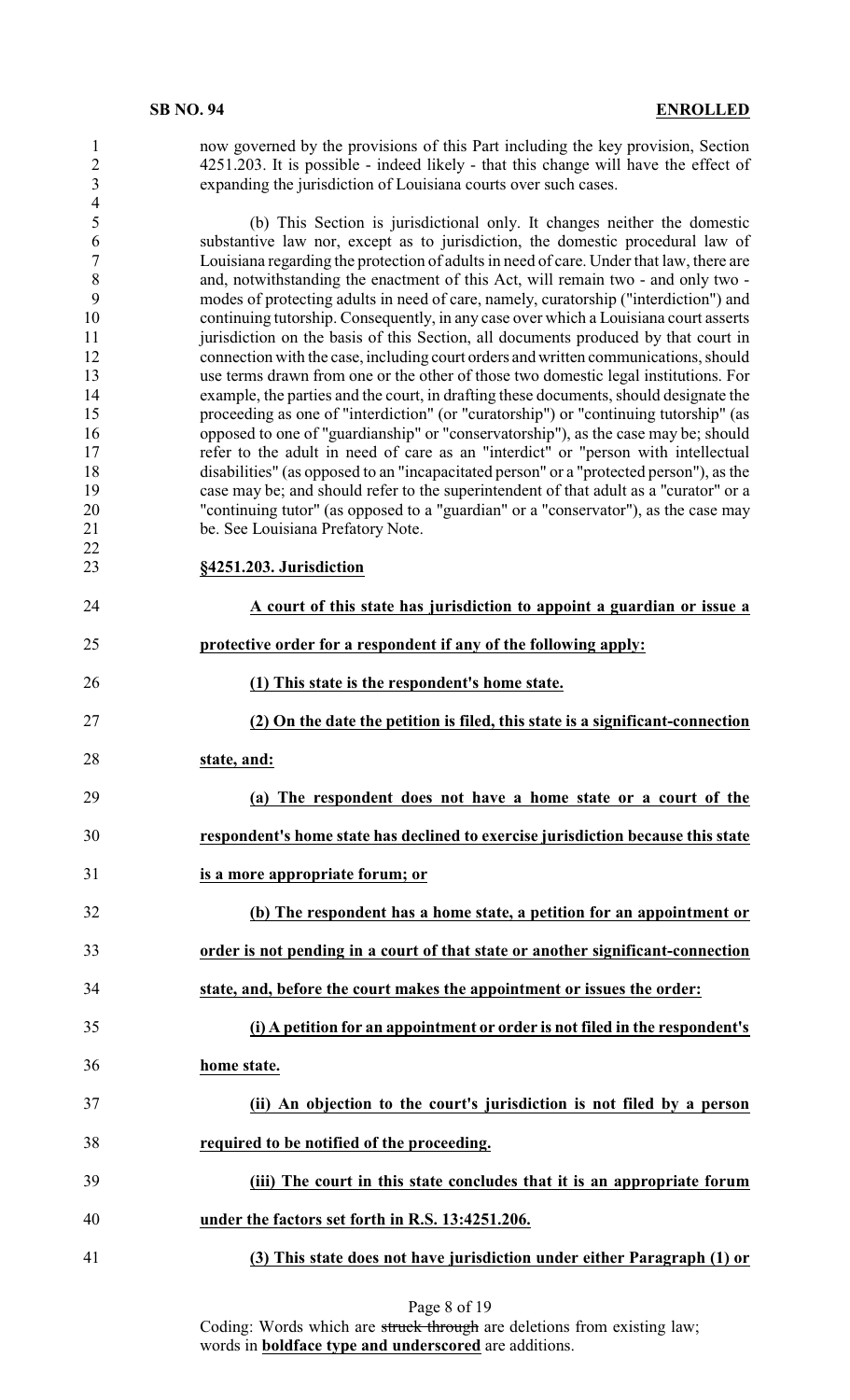| $\mathbf{1}$   | (2) of this Section, the respondent's home state and all significant-connection                                                                               |
|----------------|---------------------------------------------------------------------------------------------------------------------------------------------------------------|
| $\overline{2}$ | states have declined to exercise jurisdiction because this state is the more                                                                                  |
| 3              | appropriate forum, and jurisdiction in this state is consistent with the                                                                                      |
| $\overline{4}$ | constitutions of this state and the United States.                                                                                                            |
| 5              | (4) The requirements for special jurisdiction under R.S. 13:4251.204 are                                                                                      |
| 6              | met.                                                                                                                                                          |
| 7              | §4251.204. Special jurisdiction                                                                                                                               |
| 8              | A. A court of this state lacking jurisdiction under R.S. 13:4251.203(1)                                                                                       |
| 9              | through (3) has special jurisdiction to do any of the following:                                                                                              |
| 10             | (1) Appoint a guardian in an emergency for a term not exceeding ninety                                                                                        |
| 11             | days for a respondent who is physically present in this state.                                                                                                |
| 12             | (2) Issue a protective order with respect to immovable or corporeal                                                                                           |
| 13             | movable property located in this state.                                                                                                                       |
| 14             | (3) Appoint a guardian or conservator for an incapacitated or protected                                                                                       |
| 15             | person for whom a provisional order to transfer the proceeding from another                                                                                   |
| 16             | state has been issued under procedures similar to R.S. 13:4251.301.                                                                                           |
| 17             | B. If a petition for the appointment of a guardian in an emergency is                                                                                         |
| 18             | brought in this state and this state was not the respondent's home state on the                                                                               |
| 19             | date the petition was filed, the court shall dismiss the proceeding at the request                                                                            |
| 20             | of the court of the home state, if any, whether dismissal is requested before or                                                                              |
| 21             | after the emergency appointment.                                                                                                                              |
| 22             | §4251.205. Exclusive and continuing jurisdiction                                                                                                              |
| 23             | Except as otherwise provided in R.S. 13:4251.204, a court that has                                                                                            |
| 24             | appointed a guardian or issued a protective order consistent with this Chapter                                                                                |
| 25             | has exclusive and continuing jurisdiction over the proceeding until it is                                                                                     |
| 26             | terminated by the court or the appointment or order expires by its own terms.                                                                                 |
| 27             | 2016 Louisiana Comment                                                                                                                                        |
| 28<br>29       | This Section is concerned exclusively with what might be called "interstate"<br>disputes regarding continuing jurisdiction in guardianship or conservatorship |
| 30             | matters, that is, cases in which, after a court in some other state has already assumed                                                                       |
| 31             | jurisdiction over such a matter, a court of this state is petitioned to take some action                                                                      |
| 32             | with respect to the person to whom that matter pertains or his property. This Section                                                                         |

| Page 9 of 19 |  |  |  |
|--------------|--|--|--|
|--------------|--|--|--|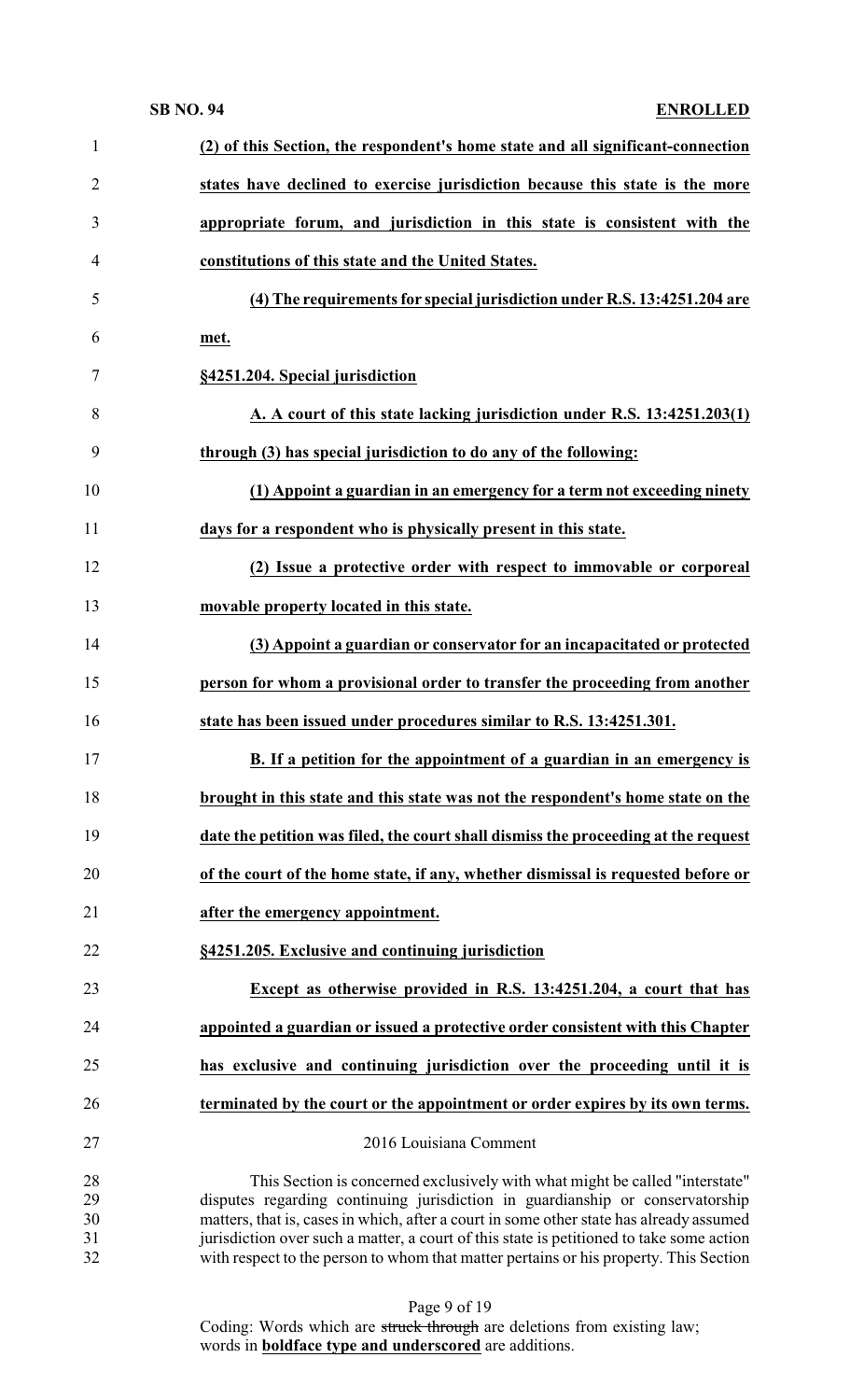| 1<br>$\overline{2}$<br>3<br>$\overline{\mathcal{A}}$<br>5<br>6<br>7 | has no application to "intrastate" disputes of this kind, that is, cases in which the<br>question of which court has jurisdiction involves two different Louisiana courts. To<br>the contrary, such intrastate disputes are governed by other Louisiana legislation, for<br>example, in the case of continuing jurisdiction in interdiction matters, by Code of<br>Civil Procedure Article 4553.<br>§4251.206. Appropriate forum |
|---------------------------------------------------------------------|----------------------------------------------------------------------------------------------------------------------------------------------------------------------------------------------------------------------------------------------------------------------------------------------------------------------------------------------------------------------------------------------------------------------------------|
| 8                                                                   | A. A court of this state having jurisdiction under R.S. 13:4251.203 to                                                                                                                                                                                                                                                                                                                                                           |
| 9                                                                   | appoint a guardian or issue a protective order may decline to exercise its                                                                                                                                                                                                                                                                                                                                                       |
| 10                                                                  | jurisdiction if it determines at any time that a court of another state is a more                                                                                                                                                                                                                                                                                                                                                |
| 11                                                                  | appropriate forum.                                                                                                                                                                                                                                                                                                                                                                                                               |
| 12                                                                  | B. If a court of this state declines to exercise its jurisdiction under                                                                                                                                                                                                                                                                                                                                                          |
| 13                                                                  | Subsection A of this Section, it shall either dismiss or stay the proceeding. The                                                                                                                                                                                                                                                                                                                                                |
| 14                                                                  | court may impose any condition the court considers just and proper, including                                                                                                                                                                                                                                                                                                                                                    |
| 15                                                                  | the condition that a petition for the appointment of a guardian or issuance of a                                                                                                                                                                                                                                                                                                                                                 |
| 16                                                                  | protective order be filed promptly in another state.                                                                                                                                                                                                                                                                                                                                                                             |
| 17                                                                  | C. In determining whether it is an appropriate forum, the court shall                                                                                                                                                                                                                                                                                                                                                            |
| 18                                                                  | consider all relevant factors, including:                                                                                                                                                                                                                                                                                                                                                                                        |
|                                                                     |                                                                                                                                                                                                                                                                                                                                                                                                                                  |
| 19                                                                  | (1) Any expressed preference of the respondent.                                                                                                                                                                                                                                                                                                                                                                                  |
| 20                                                                  | (2) Whether abuse, neglect, or exploitation of the respondent has                                                                                                                                                                                                                                                                                                                                                                |
| 21                                                                  | occurred or is likely to occur and which state could best protect the respondent                                                                                                                                                                                                                                                                                                                                                 |
| 22                                                                  | from the abuse, neglect, or exploitation.                                                                                                                                                                                                                                                                                                                                                                                        |
| 23                                                                  | (3) The length of time the respondent was physically present in or was                                                                                                                                                                                                                                                                                                                                                           |
| 24                                                                  | a legal resident of this or another state.                                                                                                                                                                                                                                                                                                                                                                                       |
| 25                                                                  | (4) The distance of the respondent from the court in each state.                                                                                                                                                                                                                                                                                                                                                                 |
| 26                                                                  | (5) The financial circumstances of the respondent's estate.                                                                                                                                                                                                                                                                                                                                                                      |
| 27                                                                  | (6) The nature and location of the evidence.                                                                                                                                                                                                                                                                                                                                                                                     |
| 28                                                                  | (7) The ability of the court in each state to decide the issue expeditiously                                                                                                                                                                                                                                                                                                                                                     |
| 29                                                                  | and the procedures necessary to present evidence.                                                                                                                                                                                                                                                                                                                                                                                |
| 30                                                                  | (8) The familiarity of the court of each state with the facts and issues in                                                                                                                                                                                                                                                                                                                                                      |
| 31                                                                  | the proceeding.                                                                                                                                                                                                                                                                                                                                                                                                                  |
| 32                                                                  | (9) If an appointment were made, the court's ability to monitor the                                                                                                                                                                                                                                                                                                                                                              |

## Page 10 of 19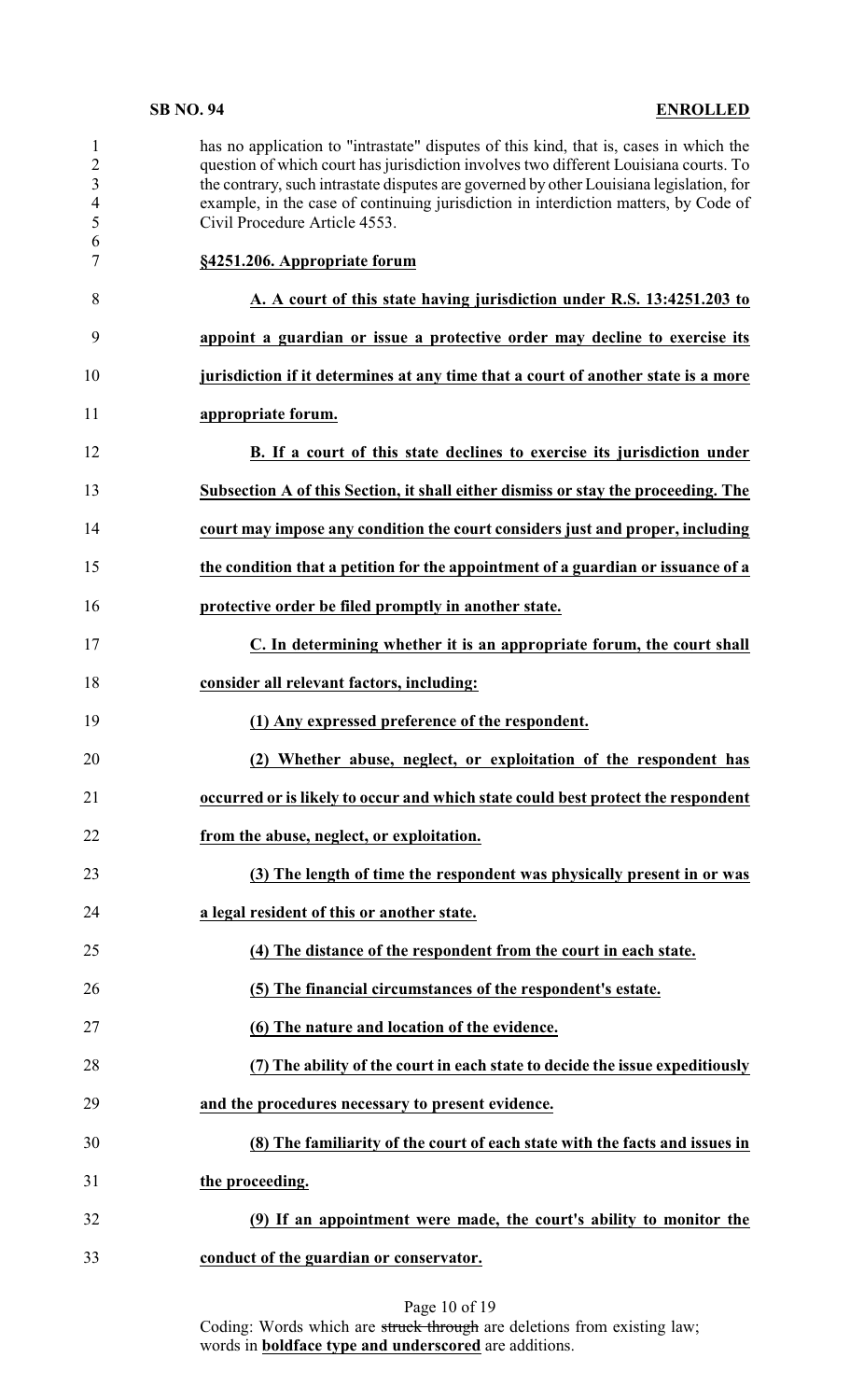| $\mathbf{1}$   | §4251.207. Jurisdiction declined by reason of conduct                               |
|----------------|-------------------------------------------------------------------------------------|
| $\overline{2}$ | A. If at any time a court of this state determines that it acquired                 |
| 3              | jurisdiction to appoint a guardian or issue a protective order because of           |
| 4              | unjustifiable conduct, the court may do any of the following:                       |
| 5              | (1) Decline to exercise jurisdiction.                                               |
| 6              | (2) Exercise jurisdiction for the limited purpose of fashioning an                  |
| 7              | appropriate remedy to ensure the health, safety, and welfare of the respondent      |
| 8              | or the protection of the respondent's property or prevent a repetition of the       |
| 9              | unjustifiable conduct, including staying the proceeding until a petition for the    |
| 10             | appointment of a guardian or issuance of a protective order is filed in a court     |
| 11             | of another state having jurisdiction.                                               |
| 12             | (3) Continue to exercise jurisdiction after considering:                            |
| 13             | (a) The extent to which the respondent and all persons required to be               |
| 14             | notified of the proceedings have acquiesced in the exercise of the court's          |
| 15             | jurisdiction.                                                                       |
| 16             | (b) Whether it is a more appropriate forum than the court of any other              |
| 17             | state under the factors set forth in R.S. 13:4251.206(C).                           |
| 18             | (c) Whether the court of any other state would have jurisdiction under              |
| 19             | factual circumstances in substantial conformity with the jurisdictional             |
| 20             | standards of R.S. 13:4251.203.                                                      |
| 21             | B. If a court of this state determines that it acquired jurisdiction to             |
| 22             | appoint a guardian or issue a protective order because a party seeking to invoke    |
| 23             | its jurisdiction engaged in unjustifiable conduct, it may assess against that party |
| 24             | necessary and reasonable expenses, including attorney fees, investigative fees,     |
| 25             | court costs, communication expenses, witness fees and expenses, and travel          |
| 26             | expenses. The court may not assess fees, costs, or expenses of any kind against     |
| 27             | this state or a governmental subdivision, agency, or instrumentality of this state  |
| 28             | unless authorized by law other than this Chapter.                                   |
| 29             | §4251.208. Notice of proceeding                                                     |
| 30             | If a petition for the appointment of a guardian or issuance of a protective         |

Page 11 of 19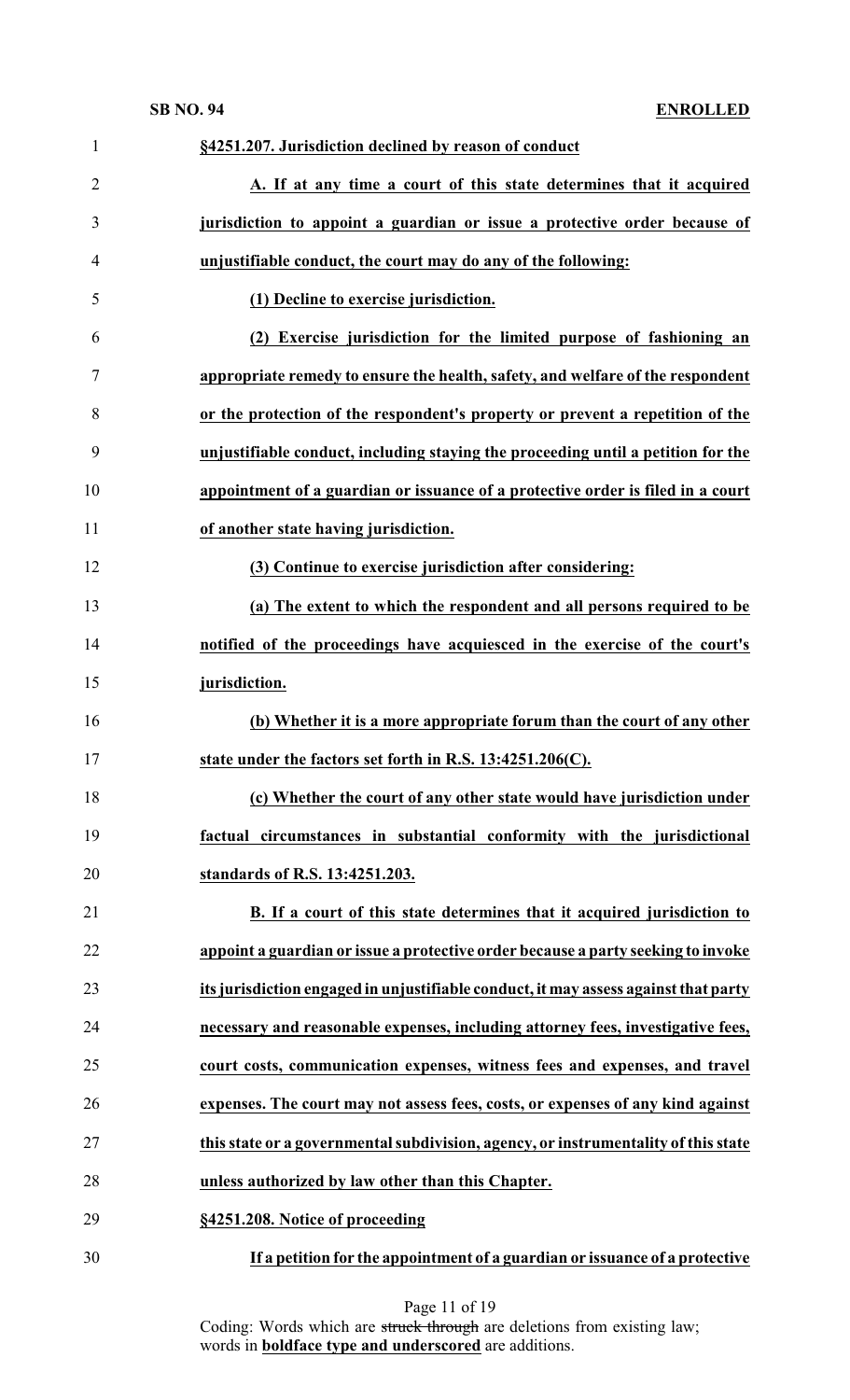| $\mathbf{1}$   | order is brought in this state and this state was not the respondent's home state      |
|----------------|----------------------------------------------------------------------------------------|
| $\overline{2}$ | on the date the petition was filed, in addition to complying with the notice           |
| 3              | requirements of this state, notice of the petition must be given to those persons      |
| $\overline{4}$ | who would be entitled to notice of the petition if a proceeding were brought in        |
| 5              | the respondent's home state. The notice must be given in the same manner as            |
| 6              | notice is required to be given in this state.                                          |
| $\tau$         | §4251.209. Proceedings in more than one state                                          |
| 8              | Except for a petition for the appointment of a guardian in an emergency                |
| 9              | or issuance of a protective order limited to property located in this state under      |
| 10             | R.S. $13:4251.204(A)(1)$ or $(A)(2)$ , if a petition for the appointment of a guardian |
| 11             | or issuance of a protective order is filed in this state and in another state and      |
| 12             | neither petition has been dismissed or withdrawn, the following rules apply:           |
| 13             | (1) If the court in this state has jurisdiction under R.S. 13:4251.203, it             |
| 14             | may proceed with the case unless a court in another state acquires jurisdiction        |
| 15             | under provisions similar to R.S. 13:4251.203 before the appointment or issuance        |
| 16             | of the order.                                                                          |
| 17             | (2) If the court in this state does not have jurisdiction under R.S.                   |
| 18             | 13:4251.203, whether at the time the petition is filed or at any time before the       |
| 19             | appointment or issuance of the order, the court shall stay the proceeding and          |
| 20             | communicate with the court in the other state. If the court in the other state has     |
| 21             | jurisdiction, the court in this state shall dismiss the petition unless the court in   |
| 22             | the other state determines that the court in this state is a more appropriate          |
| 23             | forum.                                                                                 |
| 24             | PART III. TRANSFER OF GUARDIANSHIP                                                     |
| 25             | OR CONSERVATORSHIP                                                                     |
| 26             | §4251.301. Transfer of guardianship or conservatorship to another state                |
| 27             | A. A guardian or conservator appointed in this state may petition the                  |
| 28             | court to transfer the guardianship or conservatorship to another state.                |
| 29             | B. Notice of a petition under Subsection A of this Section must be given               |
| 30             | to the persons that would be entitled to notice of a petition in this state for the    |
|                |                                                                                        |

| Page 12 of 19 |  |  |  |
|---------------|--|--|--|
|---------------|--|--|--|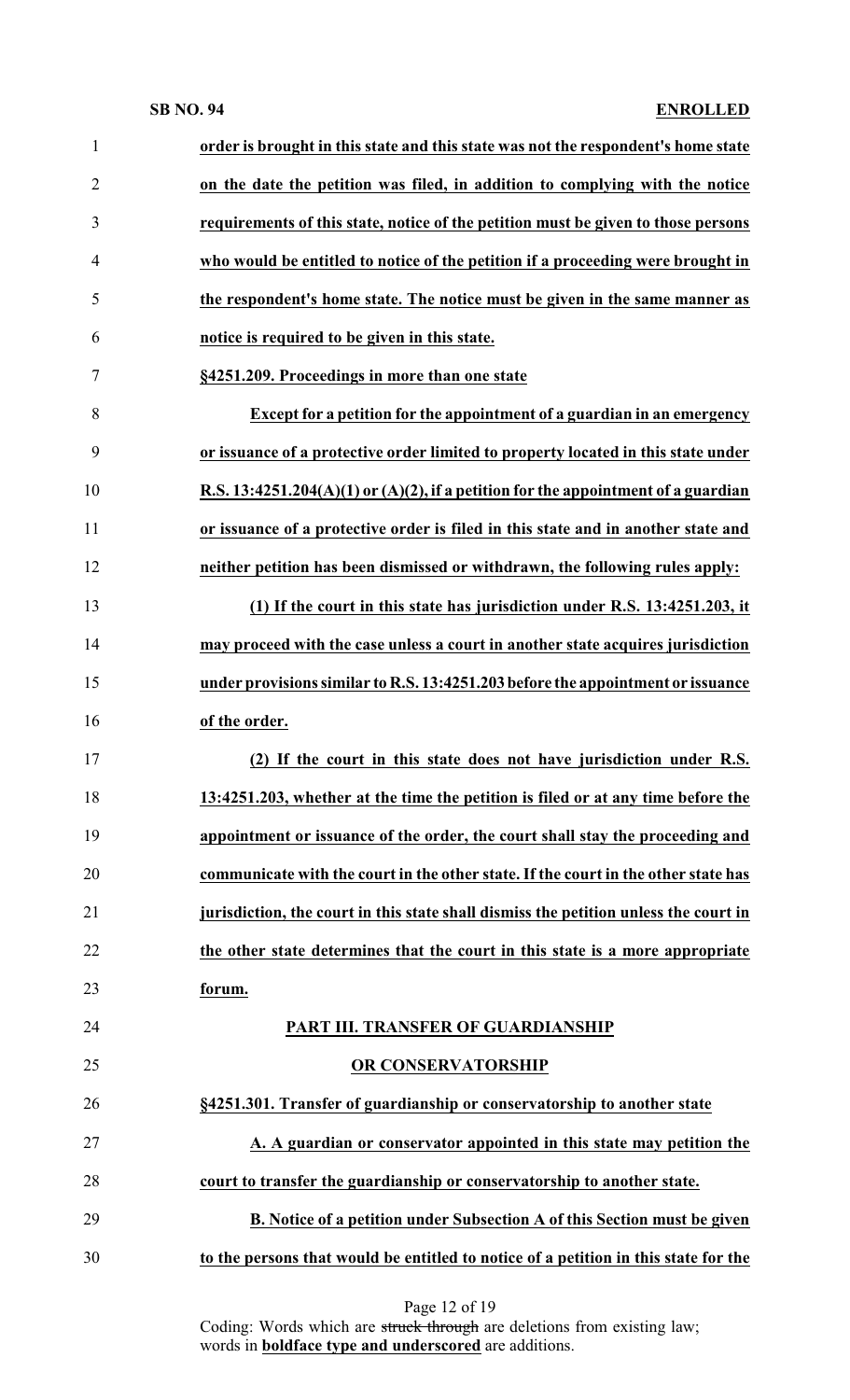| appointment of a guardian or conservator.<br>C. On the court's own motion or on request of the guardian or<br>conservator, the incapacitated or protected person, or other person required to<br>be notified of the petition, the court shall hold a hearing on a petition filed<br>pursuant to Subsection A of this Section.<br>D. The court shall issue an order provisionally granting a petition to<br>transfer a guardianship and shall direct the guardian to petition for<br>guardianship in the other state if the court is satisfied that the guardianship will<br>be accepted by the court in the other state and the court finds that:<br>(1) The incapacitated person is physically present in or is reasonably |
|-----------------------------------------------------------------------------------------------------------------------------------------------------------------------------------------------------------------------------------------------------------------------------------------------------------------------------------------------------------------------------------------------------------------------------------------------------------------------------------------------------------------------------------------------------------------------------------------------------------------------------------------------------------------------------------------------------------------------------|
|                                                                                                                                                                                                                                                                                                                                                                                                                                                                                                                                                                                                                                                                                                                             |
|                                                                                                                                                                                                                                                                                                                                                                                                                                                                                                                                                                                                                                                                                                                             |
|                                                                                                                                                                                                                                                                                                                                                                                                                                                                                                                                                                                                                                                                                                                             |
|                                                                                                                                                                                                                                                                                                                                                                                                                                                                                                                                                                                                                                                                                                                             |
|                                                                                                                                                                                                                                                                                                                                                                                                                                                                                                                                                                                                                                                                                                                             |
|                                                                                                                                                                                                                                                                                                                                                                                                                                                                                                                                                                                                                                                                                                                             |
|                                                                                                                                                                                                                                                                                                                                                                                                                                                                                                                                                                                                                                                                                                                             |
|                                                                                                                                                                                                                                                                                                                                                                                                                                                                                                                                                                                                                                                                                                                             |
|                                                                                                                                                                                                                                                                                                                                                                                                                                                                                                                                                                                                                                                                                                                             |
|                                                                                                                                                                                                                                                                                                                                                                                                                                                                                                                                                                                                                                                                                                                             |
| expected to move permanently to the other state.                                                                                                                                                                                                                                                                                                                                                                                                                                                                                                                                                                                                                                                                            |
| (2) An objection to the transfer has not been made or, if an objection has                                                                                                                                                                                                                                                                                                                                                                                                                                                                                                                                                                                                                                                  |
| been made, the objector has not established that the transfer would be contrary                                                                                                                                                                                                                                                                                                                                                                                                                                                                                                                                                                                                                                             |
| to the interests of the incapacitated person.                                                                                                                                                                                                                                                                                                                                                                                                                                                                                                                                                                                                                                                                               |
| (3) Plans for care and services for the incapacitated person in the other                                                                                                                                                                                                                                                                                                                                                                                                                                                                                                                                                                                                                                                   |
| state are reasonable and sufficient.                                                                                                                                                                                                                                                                                                                                                                                                                                                                                                                                                                                                                                                                                        |
| E. The court shall issue a provisional order granting a petition to                                                                                                                                                                                                                                                                                                                                                                                                                                                                                                                                                                                                                                                         |
| transfer a conservatorship and shall direct the conservator to petition for                                                                                                                                                                                                                                                                                                                                                                                                                                                                                                                                                                                                                                                 |
| conservatorship in the other state if the court is satisfied that the                                                                                                                                                                                                                                                                                                                                                                                                                                                                                                                                                                                                                                                       |
| conservatorship will be accepted by the court of the other state and the court                                                                                                                                                                                                                                                                                                                                                                                                                                                                                                                                                                                                                                              |
| finds that:                                                                                                                                                                                                                                                                                                                                                                                                                                                                                                                                                                                                                                                                                                                 |
| (1) The protected person is physically present in or is reasonably                                                                                                                                                                                                                                                                                                                                                                                                                                                                                                                                                                                                                                                          |
| expected to move permanently to the other state, or the protected person has a                                                                                                                                                                                                                                                                                                                                                                                                                                                                                                                                                                                                                                              |
| significant connection to the other state considering the factors in R.S.                                                                                                                                                                                                                                                                                                                                                                                                                                                                                                                                                                                                                                                   |
| 13:4251.201(B).                                                                                                                                                                                                                                                                                                                                                                                                                                                                                                                                                                                                                                                                                                             |
| (2) An objection to the transfer has not been made or, if an objection has                                                                                                                                                                                                                                                                                                                                                                                                                                                                                                                                                                                                                                                  |
|                                                                                                                                                                                                                                                                                                                                                                                                                                                                                                                                                                                                                                                                                                                             |
| been made, the objector has not established that the transfer would be contrary                                                                                                                                                                                                                                                                                                                                                                                                                                                                                                                                                                                                                                             |
| to the interests of the protected person.                                                                                                                                                                                                                                                                                                                                                                                                                                                                                                                                                                                                                                                                                   |
| (3) Adequate arrangements will be made for management of the                                                                                                                                                                                                                                                                                                                                                                                                                                                                                                                                                                                                                                                                |
|                                                                                                                                                                                                                                                                                                                                                                                                                                                                                                                                                                                                                                                                                                                             |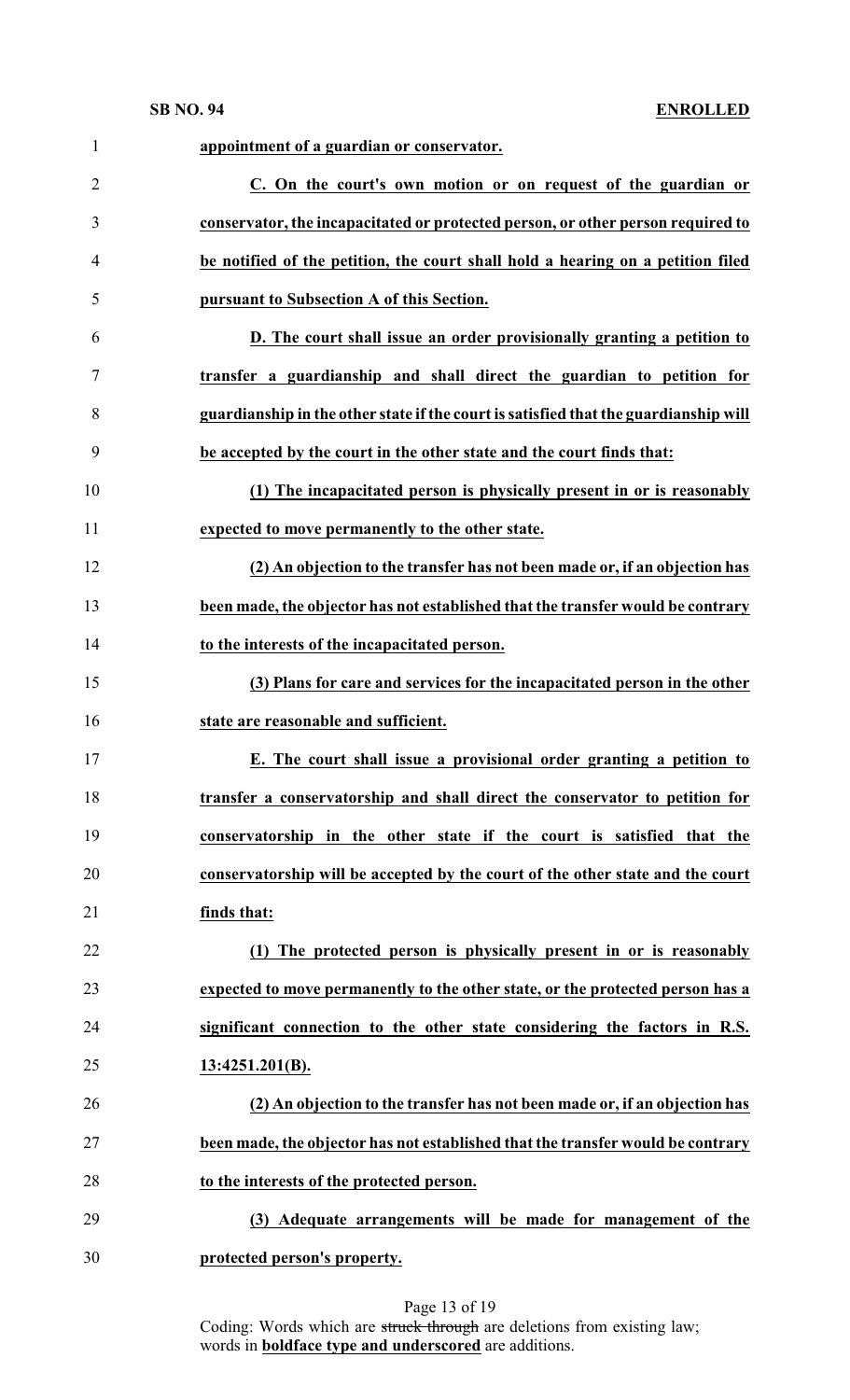| $\mathbf{1}$   | F. The court shall issue a final order confirming the transfer and                |
|----------------|-----------------------------------------------------------------------------------|
| $\overline{2}$ | terminating the guardianship or conservatorship upon its receipt of:              |
| 3              | (1) A provisional order accepting the proceeding from the court to which          |
| 4              | the proceeding is to be transferred which is issued under provisions similar to   |
| 5              | R.S. 13:4251.302; and                                                             |
| 6              | (2) The documents required to terminate a guardianship or                         |
| 7              | conservatorship in this state.                                                    |
| 8              | §4251.302. Accepting guardianship or conservatorship transferred from             |
| 9              | another state                                                                     |
| 10             | A. To confirm transfer of a guardianship or conservatorship transferred           |
| 11             | to this state under provisions similar to R.S. 13:4251.301, the guardian or       |
| 12             | conservator must petition the court in this state to accept the guardianship or   |
| 13             | conservatorship. The petition must include a certified copy of the other state's  |
| 14             | provisional order of transfer.                                                    |
| 15             | B. Notice of a petition under Subsection A of this Section must be given          |
| 16             | to those persons that would be entitled to notice if the petition were a petition |
| 17             | for the appointment of a guardian or issuance of a protective order in both the   |
| 18             | transferring state and this state. The notice must be given in the same manner    |
| 19             | as notice is required to be given in this state.                                  |
| 20             | C. On the court's own motion or on request of the guardian or                     |
| 21             | conservator, the incapacitated or protected person, or other person required to   |
| 22             | be notified of the proceeding, the court shall hold a hearing on a petition filed |
| 23             | pursuant to Subsection A of this Section.                                         |
| 24             | D. The court shall issue an order provisionally granting a petition filed         |
| 25             | under Subsection A of this Section unless:                                        |
| 26             | (1) An objection is made and the objector establishes that transfer of the        |
| 27             | proceeding would be contrary to the interests of the incapacitated or protected   |
|                |                                                                                   |
| 28             | person; or                                                                        |
| 29             | (2) The guardian or conservator is ineligible for appointment in this             |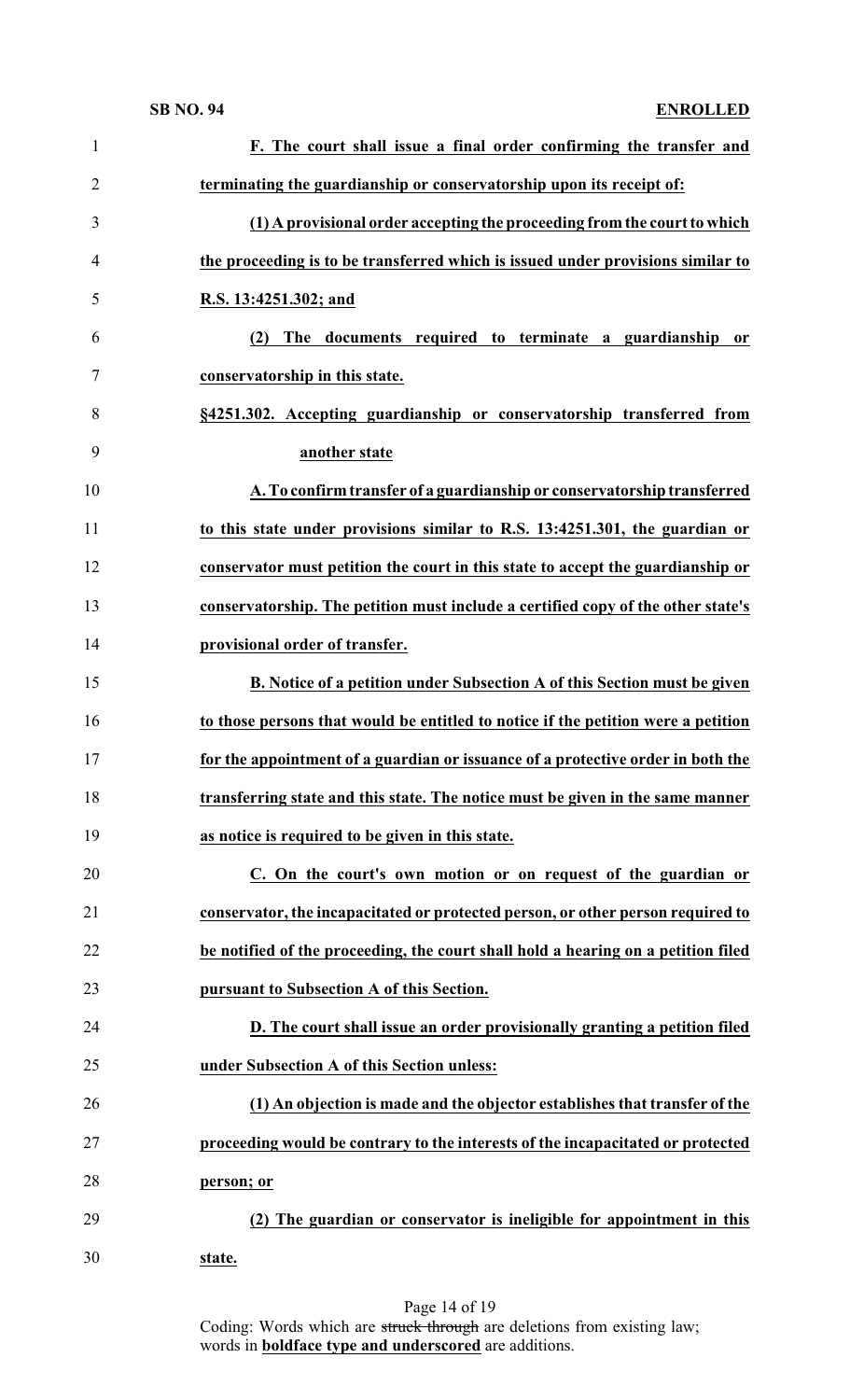| $\mathbf{1}$   | E. The court shall issue a final order accepting the proceeding and                                                                                                           |
|----------------|-------------------------------------------------------------------------------------------------------------------------------------------------------------------------------|
| $\overline{2}$ | appointing the guardian or conservator as guardian or conservator in this state                                                                                               |
| 3              | upon its receipt from the court from which the proceeding is being transferred                                                                                                |
| $\overline{4}$ | of a final order issued under provisions similar to R.S. 13:4251.301 transferring                                                                                             |
| 5              | the proceeding to this state.                                                                                                                                                 |
| 6              | F. Not later than ninety days after issuance of a final order accepting                                                                                                       |
| 7              | transfer of a guardianship or conservatorship, the court shall determine                                                                                                      |
| 8              | whether the guardianship or conservatorship needs to be modified to conform                                                                                                   |
| 9              | to the law of this state.                                                                                                                                                     |
| 10             | G. In granting a petition under this Section, the court shall recognize a                                                                                                     |
| 11             | guardianship or conservatorship order from the other state, including the                                                                                                     |
| 12             | determination of the incapacitated or protected person's incapacity and the                                                                                                   |
| 13             | appointment of the guardian or conservator.                                                                                                                                   |
| 14             | H. The denial by a court of this state of a petition to accept a                                                                                                              |
| 15             | guardianship or conservatorship transferred from another state does not affect                                                                                                |
| 16             | the ability of the guardian or conservator to seek appointment as guardian or                                                                                                 |
| 17             | conservator in this state under Code of Civil Procedure Article 4561, if the court                                                                                            |
| 18             | has jurisdiction to make an appointment other than by reason of the provisional                                                                                               |
| 19             | order of transfer.                                                                                                                                                            |
| 20             | 2016 Louisiana Comments                                                                                                                                                       |
| 21             | (a) The provisional order contemplated by Subsection D is interlocutory.                                                                                                      |
| 22<br>23       | Because there is no legislation that provides for the appeal of such an order, it is not<br>an "appealable judgment" for purposes of Code of Civil Procedure Article 2083. To |
| 24             | obtain review of such an order, a party must apply for supervisory writs in                                                                                                   |
| 25             | accordance with Code of Civil Procedure Article 2201. By contrast, a judgment                                                                                                 |
| 26             | denying a petition for such a provisional order, inasmuch as it constitutes a "final                                                                                          |
| $27\,$         | judgment," is appealable under Code of Civil Procedure Article 2083.                                                                                                          |
| 28             |                                                                                                                                                                               |
| 29             | (b) The determination of whether "the guardian or conservator is ineligible                                                                                                   |
| 30<br>31       | for appointment in this state," as is required by Subsection $(D)(2)$ , is governed solely                                                                                    |
| 32             | by Louisiana law. Thus, in making that determination, the court must consider, first,                                                                                         |
| 33             | whether the guardian or conservator in question, had he been appointed in Louisiana<br>originally, would have been a "curator" of an interdict or a "continuing tutor" of a   |
| 34             | "person with intellectual disabilities," as those terms are defined in Louisiana law,                                                                                         |
| 35             | and, second, whether the guardian or conservator meets the eligibility requirements                                                                                           |
| 36             | established by Louisiana law for that office.                                                                                                                                 |
| 37             |                                                                                                                                                                               |
| 38<br>39       | (c) In the part of the final order contemplated by Subsection E in which the<br>court purports to "appoint [] the guardian or conservator as guardian or conservator          |
|                |                                                                                                                                                                               |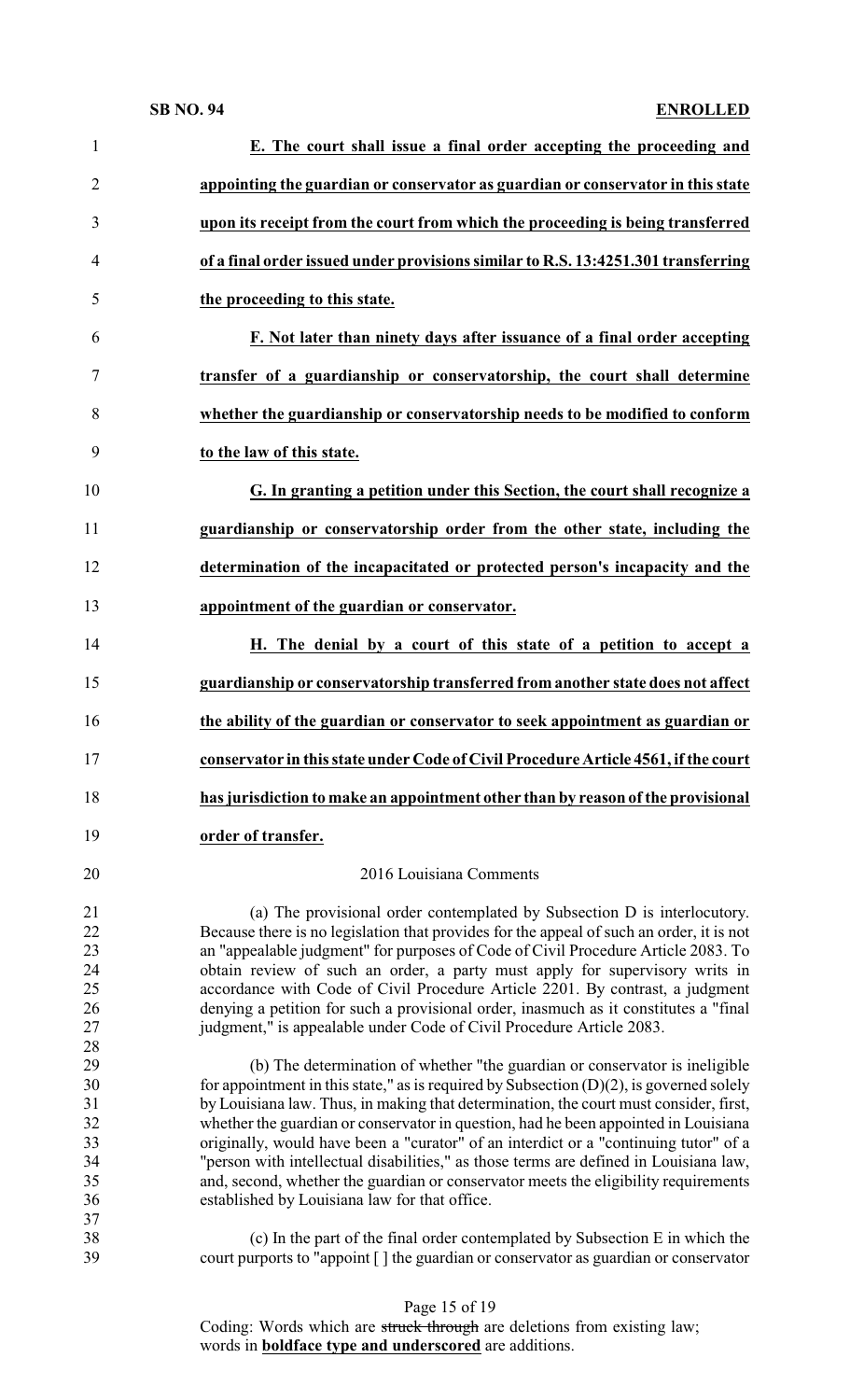in this state", the court should refer to the person so appointed not as "guardian" or "conservator", but rather as "curator" or "continuing tutor", as the case may be. As is explained in the Louisiana Prefatory Note to the Act and in numerous comments to other Sections of the Act, this Act does not change the domestic substantive or procedural law of Louisiana regarding the protection of adults in need of care; to be more precise, it does not establish any new or additional mode of protecting adults in need of care alongside those of curatorship ("interdiction") and continuing tutorship. Consequently, any orders issued by a Louisiana court under this Act must use terms drawn from one or the other of those two domestic legal institutions.

11 (d) The expression "modified to conform to the law of this state" as used in<br>12 Subsection F must be understood expansively. The modifications envisioned may be Subsection F must be understood expansively. The modifications envisioned may be 13 as minor as changing the out-of-state order so that it uses Louisiana legal<br>14 terminology for example changing the terms of a "limited guardianship" to "limited terminology, for example, changing the terms of a "limited guardianship" to "limited interdiction" or re-naming the former "guardian" as "curator." Likewise possible are more substantive modifications, such as changing a limited guardianship or conservatorship to a full interdiction (or vice versa) if warranted, or naming a different person as the guardian or curator if the person in the out-of-state order does not qualify for that office under Louisiana law.

21 (e) The ninety-day deadline established in Subsection F of this Section is intended to serve merely as a "prompt" to encourage interested parties, sooner rather 22 intended to serve merely as a "prompt" to encourage interested parties, sooner rather<br>23 than later, to examine the guardianship or conservatorship to determine whether it 23 than later, to examine the guardianship or conservatorship to determine whether it<br>24 eeeds to be modified to conform to Louisiana law. The deadline is not intended to 24 needs to be modified to conform to Louisiana law. The deadline is not intended to serve as a "prescriptive period" after which such modifications may no longer be 25 serve as a "prescriptive period" after which such modifications may no longer be<br>26 made. Once a Louisiana court finally accepts a transfer of a guardianship or 26 made. Once a Louisiana court finally accepts a transfer of a guardianship or conservatorship, the court has full discretion to make any modifications necessary conservatorship, the court has full discretion to make any modifications necessary to bring it into compliance with Louisiana law, just as it would in a local case of interdiction or continuing tutorship. This is true whether the problem is discovered within the initial ninety-day period or later.

 (f) The term "recognize," as used in Subsection G of this Section, has its everyday, ordinary meaning, that is, "take cognizance of." It follows that the "recognition" of a foreign judgment of guardianship or conservatorship does not require any "formal" court action, such as a judgment or even a minute entry.

## **PART IV. REGISTRATION AND RECOGNITION OF ORDERS**

## **FROM OTHER STATES**

- **§4251.401. Registration of guardianship orders If a guardian has been appointed in another state and a petition for the**
- **appointment of a guardian is not pending in this state, the guardian appointed**
- **in the other state, after giving notice to the appointing court of an intent to**
- **register, may register the guardianship order in this state by filing certified**
- **copies of the order and letters of office in the mortgage and conveyance records**
- **of any appropriate parish of this state.**

## 2016 Louisiana Comment

 The phrase "appropriate parish of this state" as used in this Section refers to the parish (or parishes) where the guardian intends to exercise his authority. For example, if the guardianship order is registered to allow the guardian to commit the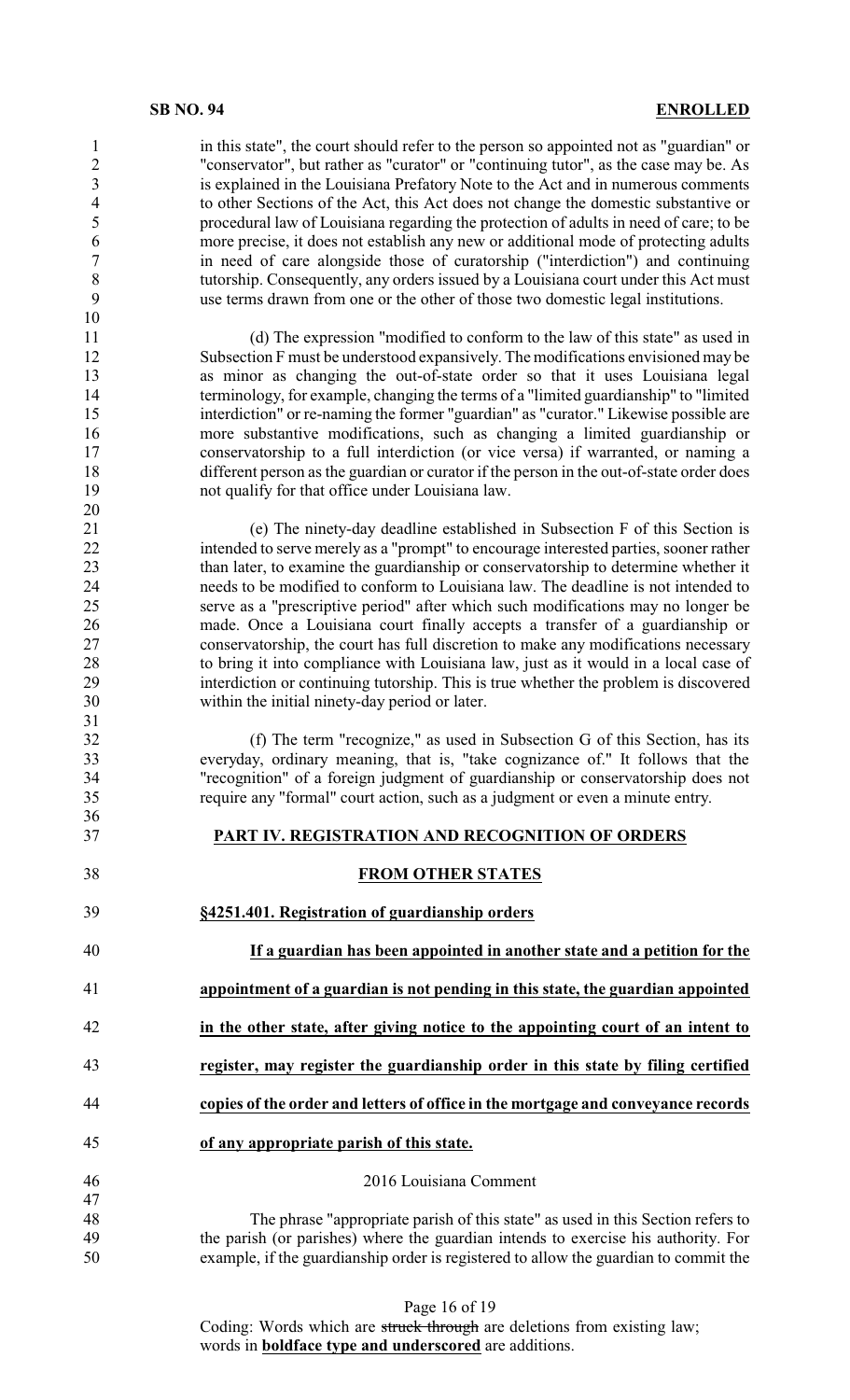| $\mathbf{1}$<br>$\overline{2}$ | adult to the care of some medical or nursing facility, the appropriate parish is the<br>parish where that facility is located. |
|--------------------------------|--------------------------------------------------------------------------------------------------------------------------------|
| $\mathfrak{Z}$<br>4            | §4251.402. Registration of protective orders                                                                                   |
| 5                              | If a conservator has been appointed in another state and a petition for                                                        |
| 6                              | a protective order is not pending in this state, the conservator appointed in the                                              |
| 7                              | other state, after giving notice to the appointing court of an intent to register,                                             |
| 8                              | may register the protective order in this state by filing certified copies of the                                              |
| 9                              | order and letters of office and of any bond in the mortgage and conveyance                                                     |
| 10                             | records of any parish in which property belonging to the protected person is                                                   |
| 11                             | located.                                                                                                                       |
| 12                             | §4251.403. Effect of registration                                                                                              |
| 13                             | A. Upon registration of a guardianship or protective order from another                                                        |
| 14                             | state, except as prohibited under the laws of this state, the guardian or                                                      |
| 15                             | conservator may exercise in this state all powers authorized in the order of                                                   |
| 16                             | appointment, subject to the provisions of Code of Civil Procedure Article 4556,                                                |
| 17                             | including representing the incapacitated or protected person in actions and                                                    |
| 18                             | proceedings in this state and, if the guardian or conservator is not a resident of                                             |
| 19                             | this state, subject to any conditions imposed upon nonresident parties.                                                        |
| 20                             | <b>B.</b> A court of this state may grant any relief available under this Chapter                                              |
| 21                             | and other law of this state to enforce a registered order.                                                                     |
| 22                             | PART V. MISCELLANEOUS PROVISIONS                                                                                               |
| 23                             | §4251.501. Uniformity of application and construction                                                                          |
| 24                             | In applying and construing this uniform act, consideration must be given                                                       |
| 25                             | to the need to promote uniformity of the law with respect to its subject matter                                                |
| 26                             | among states that enact it.                                                                                                    |
| 27                             | §4251.502. Relation to Electronic Signatures in Global and National Commerce                                                   |
| 28                             | Act                                                                                                                            |
| 29                             | This Chapter modifies, limits, and supersedes the federal Electronic                                                           |
| 30                             | Signatures in Global and National Commerce Act, 15 U.S.C. Section 7001, et                                                     |
| 31                             | seq., but does not modify, limit, or supersede Section 101(c) of that act, 15                                                  |

Page 17 of 19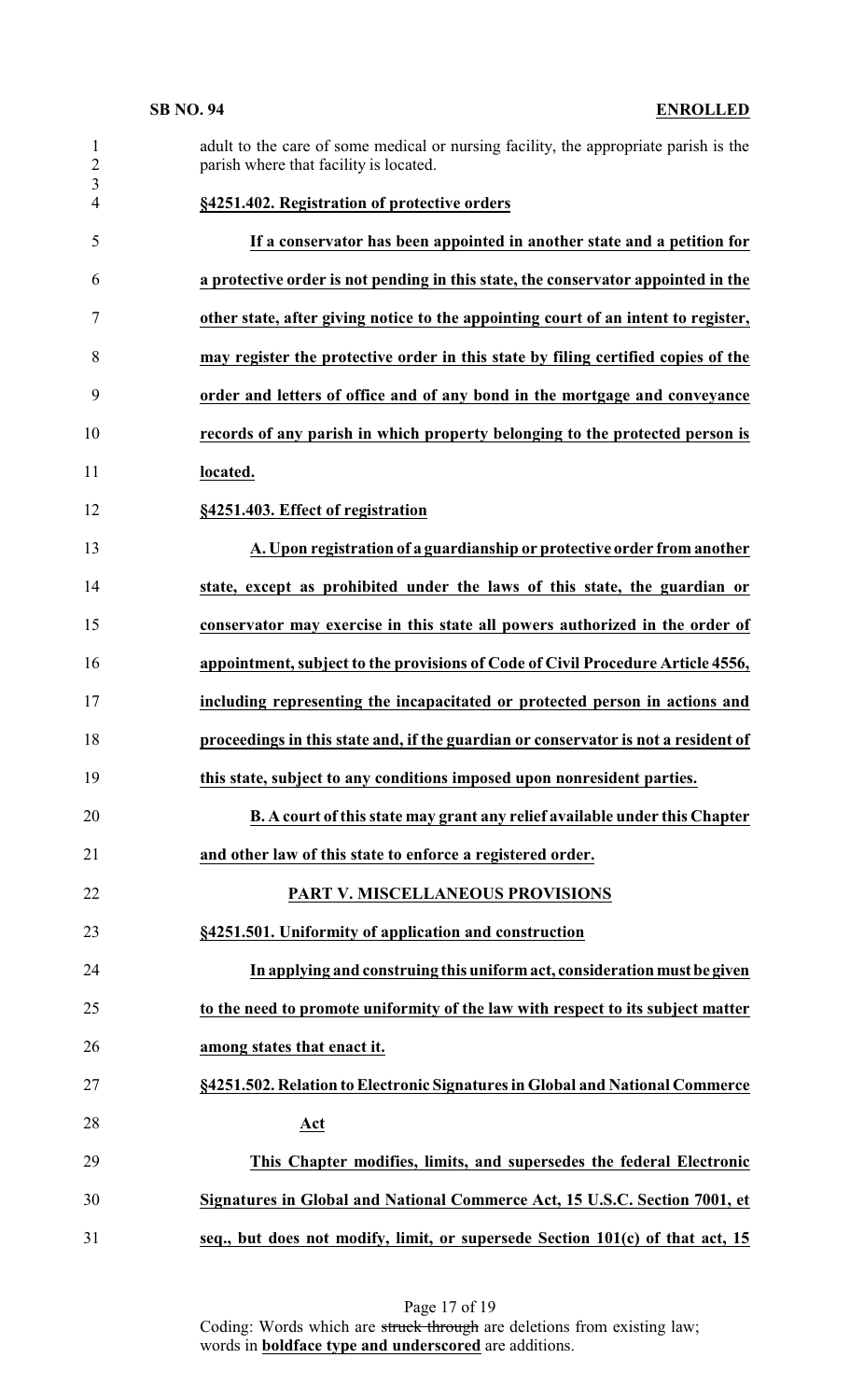| $\mathbf{1}$   | U.S.C. Section 7001(c), or authorize electronic delivery of any of the notices              |
|----------------|---------------------------------------------------------------------------------------------|
| $\overline{2}$ | described in Section 103(b) of that act, 15 U.S.C. Section 7003(b).                         |
| 3              | §4251.503. [Reserved.]                                                                      |
| 4              | §4251.504. Transitional provision                                                           |
| 5              | A. This Chapter applies to guardianship and protective proceedings                          |
| 6              | begun on or after the effective date.                                                       |
| 7              | B. Parts I, III, and IV of this Chapter and R.S. 13:4251.501 and 4251.502                   |
| 8              | apply to proceedings begun before the effective date, regardless of whether a               |
| 9              | guardianship or protective order has been issued.                                           |
| 10             | §4251.505. [Reserved.]                                                                      |
| 11             | Section 2. Code of Civil Procedure Arts. $10(A)(3)$ and (4) and 4556 are hereby             |
| 12             | amended and reenacted to read as follows:                                                   |
| 13             | Art. 10. Jurisdiction over status                                                           |
| 14             | A. A court which is otherwise competent under the laws of this state has                    |
| 15             | jurisdiction of the following actions or proceedings only under the following               |
| 16             | conditions:                                                                                 |
| 17             | $\stackrel{\star}{\ast}$ $\stackrel{\star}{\ast}$ $\stackrel{\star}{\ast}$                  |
| 18             | (3) An interdiction proceeding if the person sought to be interdicted is                    |
|                |                                                                                             |
| 19             | domiciled in this state, or is in this state and has property herein brought pursuant       |
| 20             | to the provisions of the Louisiana Uniform Adult Guardianship Protective                    |
| 21             | <b>Proceedings Jurisdiction Act.</b>                                                        |
| 22             | (4) A tutorship or curatorship proceeding if the minor <del>, interdict,</del> or absentee, |
| 23             | as the case may be, is domiciled in this state or has property herein.                      |
| 24             | $\ast$<br>$\ast$<br>$\ast$                                                                  |
| 25             | Art. 4556. Ancillary interdiction procedure                                                 |
| 26             | A. Upon producing proof of his appointment, a conservator of a ward                         |
| 27             | residing outside Louisiana who was appointed by a court outside of Louisiana may            |
| 28             | appear in court on behalf of the ward protected person without qualifying as a              |
| 29             | curator according to the law of Louisiana when no curator has been appointed in this        |
| 30             | state. In accordance with the authority set forth in his letters, such a conservator may    |

Page 18 of 19